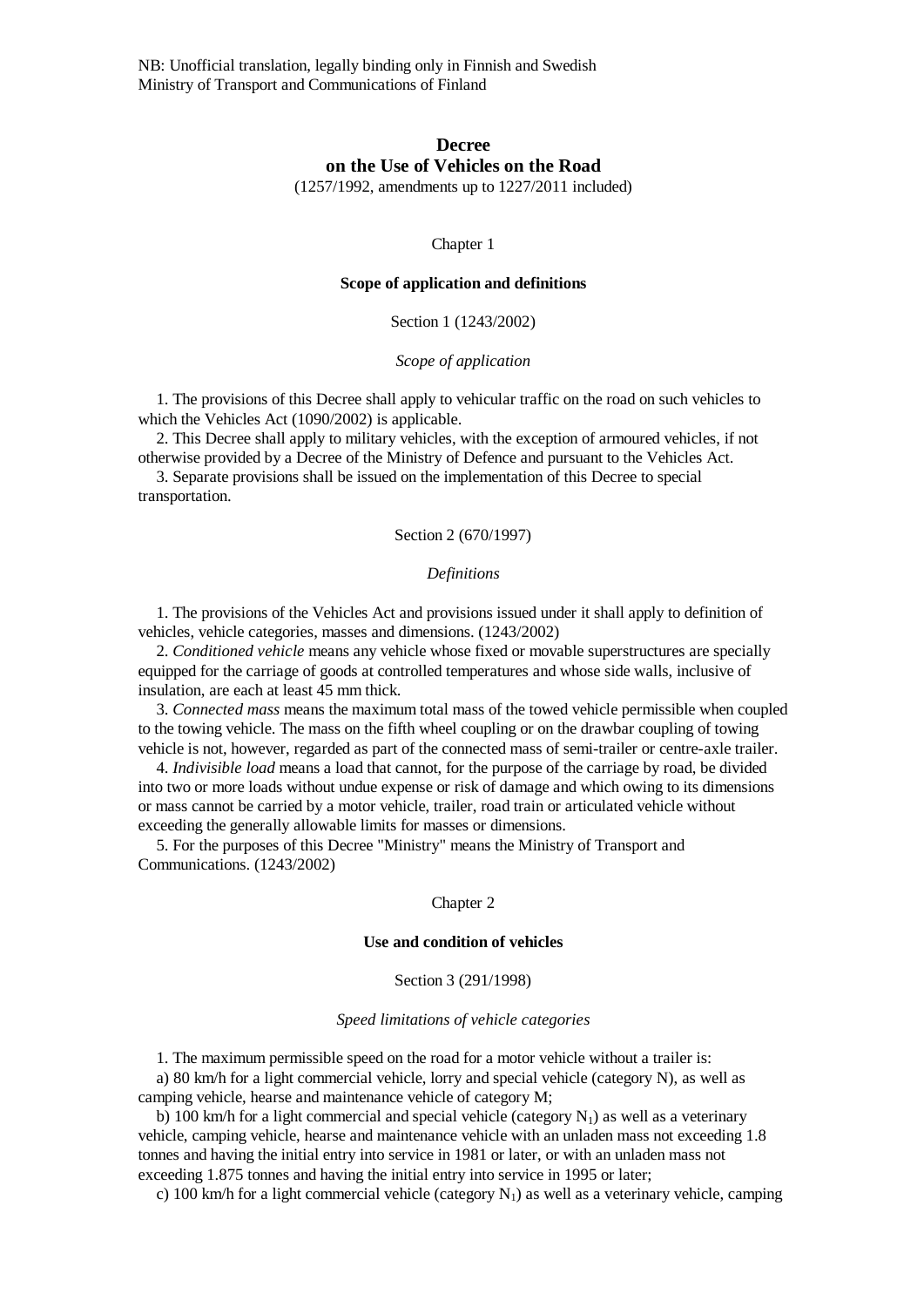vehicle, hearse and maintenance vehicle fitted with anti-locking brakes and at least the driver's seat with airbag;

d) 80 km/h for a bus (category  $M_2$  and  $M_3$ ), however 100 km/h, if there are no standing passengers in the bus and it has been approved in the inspection to be used at this speed;

 e) 60 km/h for a motor vehicle having at least one of its axles unsprung; this limitation shall however not concern a motorcycle having a back wheel unsprung (categories  $L_{3e}$  and  $L_{4e}$ ); (1086/2006)

f) 45 km/h for a moped (category  $L_{1e}$  and  $L_{2e}$ ) and a light quadricycle (category  $L_{6e}$ ), however 25 km/h for a low-power moped;

 g) 40 km/h for a power-driven work machine and a tractor other than a traffic tractor as well as a motor sledge, however 60 km/h for a snowmobile on a snowmobile route;

h) 50 km/h for a traffic tractor;

 i) 20 km/h for a vehicle fitted with track chains of iron or with wheels other than those equipped with pneumatic tyres. (353/2006)

 1a. In order to be approved for the maximum speed of 100 km/h a camping vehicle shall fulfil the following conditions: it is equipped at the rear with a round plate having a black border of 20 millimetres in width and a diameter of 240 millimetres and marked on yellow background with a figure "100" by black numbers of 120 millimetres in height and has, in type inspection or roadworthiness test, been certified to meet the requirements of the speed category. (353/2006)

 2. In order to be approved for the maximum speed of 100 km/h a bus shall fulfil the following conditions:

a) it is fitted with anti-locking brakes;

 b) it is fitted with tyres which are approved by the tyre manufacturer for the speed of at least 100 km/h without a restriction for the period of use;

c) the engine power is at least 11 kW per each ton of the total mass;

d) the seats are equipped with head restraints;

 e) the driver's seat and the passenger seats which have no other seat or other corresponding obstacle in front of them are equipped with safety belts;

f) the driver's seat is protected at the rear;

g) the luggage can be attached firmly;

h) the range of a tachograph shall extend at least to the speed of 125 km/h; and

 i) it is equipped at the rear with a round plate having a black border of 20 millimetres in width and a diameter of 240 millimetres and marked on yellow background with a figure "100" by black numbers of 120 millimetres in height.

3. The highest permissible speed on the road for a motor vehicle coupled to a towed vehicle is:

a) 80 km/h for an automobile (categories M and N), motorcycle (categories  $L_{3e}$  and  $L_{4e}$ ), a threewheel vehicle and a quadricycle (categories  $L_{5e}$  and  $L_{7e}$ ), however 60 km/h for an automobile coupled to a brakeless towed vehicle with a total mass exceeding 0.75 tonnes, and 60 km/h for an automobile, motorcycle, three-wheel vehicle and a quadricycle coupled to an unsprung towed vehicle;

b) 45 km/h for a moped (categories  $L_{1e}$  and  $L_{2e}$ ) and a light quadricycle (category  $L_{6e}$ ), however 25 km/h for a low-power moped;

 c) 40 km/h for a power-driven work machine, a tractor other than a traffic tractor, a motor sledge, and other off-road vehicle, however 60 km/h for a snowmobile when it is driven on a snowmobile route and the trailer is not used for the carriage of passengers;

d) 50 km/h for a traffic tractor; and

 e) 20 km/h for a vehicle combination fitted with track chains of iron or with other wheels than those equipped with pneumatic tyres. (544/2003)

 4. When a motor vehicle is towed on its own wheels or with the help of a dolly the highest permissible speed is 60 km/h unless lower speed is provided or prescribed for either of these vehicles.

 5. A motor powered vehicle, when driven on a road, may not exceed the maximum speed prescribed by an authority for the reasons of vehicle structure or oversize load in respect to the structure or to the equipment.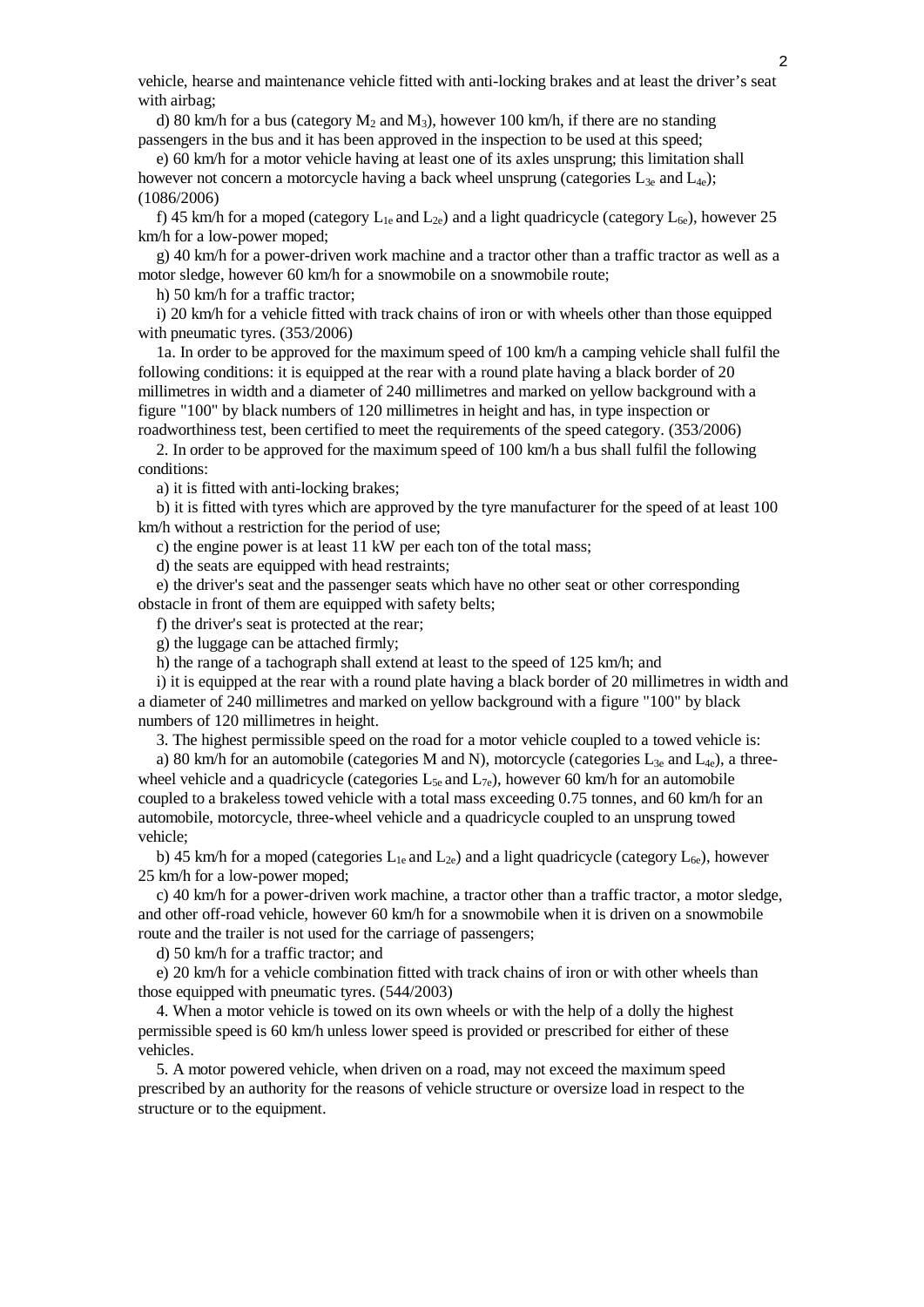#### Section 4

#### *Prohibition of unnecessary and disturbing driving*

 Unnecessary and disturbing driving on built-up areas is prohibited. The route taken by the vehicle and the manner of driving on built-up areas shall also otherwise be such that they do not cause undue disturbance.

## Section 5 (1243/2002)

## *Prohibition of unnecessary idling of motor vehicles*

 1. If a motor vehicle is stationary for a reason other than an obligatory traffic obstruction, the engine must not run for more than two minutes. When the temperature is below  $-15$  °C, the engine may run for a maximum of four minutes before the vehicle is driven. However, the engine of a tractor, power-driven work machine or a work machine on an automobile chassis may be run before starting to work with a vehicle or a machine for a period necessary to warm up the vehicle.

 2. This prohibition shall not apply to an emergency vehicle in urgent duty nor other vehicle used by the police in official duty, nor a vehicle lined up for an exhaust emission test of a roadworthiness inspection. The prohibition shall also not apply to a vehicle the principal use of which requires the operation of an engine or an accessory, such as a refuse press, compressor, pump or lifting table that, as a precondition, requires the operation of the engine.

# Section 6 (1243/2002)

*Derogations from obligation to wear safety belt or protective helmet*

 1. The obligation to wear safety belt as provided for in the Road Traffic Act (267/1981) shall not apply to:

 a) a policeman or an employee of a prison administration in official duty while in such duty that the wearing of safety belt might constitute a danger or considerable disadvantage;

b) an inspector inspecting the roadworthiness of a vehicle;

 c) a mail carrier, a newspaper carrier or a person delivering other goods to several places, when the continuous driving distance is not more than 100 metres and the wearing of safety belt constitutes considerable disadvantage; or

 d) a driver of a passenger vehicle or a bus or coach used for passenger transport subject to permit. (289/2006)

 2. The obligation to wear a protective helmet as provided for in the Road Traffic Act shall not apply to:

a) a driver or a passenger of a three-wheel moped (category  $L_{2e}$ ), a three-wheel vehicle (category  $L_{5e}$ ), a light quadricycle (category  $L_{6e}$ ) or a quadricycle (category  $L_{7e}$ ) with an enclosed cabin;

b) a driver or a passenger of a two-wheel motorcycle (category  $L_{3e}$ ) or a moped (category  $L_{1e}$ ) fitted with seat belts and a protective bar or a roof when the driver or the passenger is covered by the bar or roof;

c) a driver of a motorcycle or a moped designed for the use of an invalid;

 d) a person in traffic enforcement or other official duty, if the wearing of protective helmet disturbs the performance of this duty;

e) an inspector inspecting a motorcycle or a moped;

 f) a person driving or riding a snowmobile for the care of reindeer or forest, maintenance of power transmission, or telecommunications network or inspection of network;

g) a passenger of a snowmobile in a trailer with an enclosed cabin; or

 f) a person driving or riding on a museum motorcycle or a museum moped during an arranged driving event.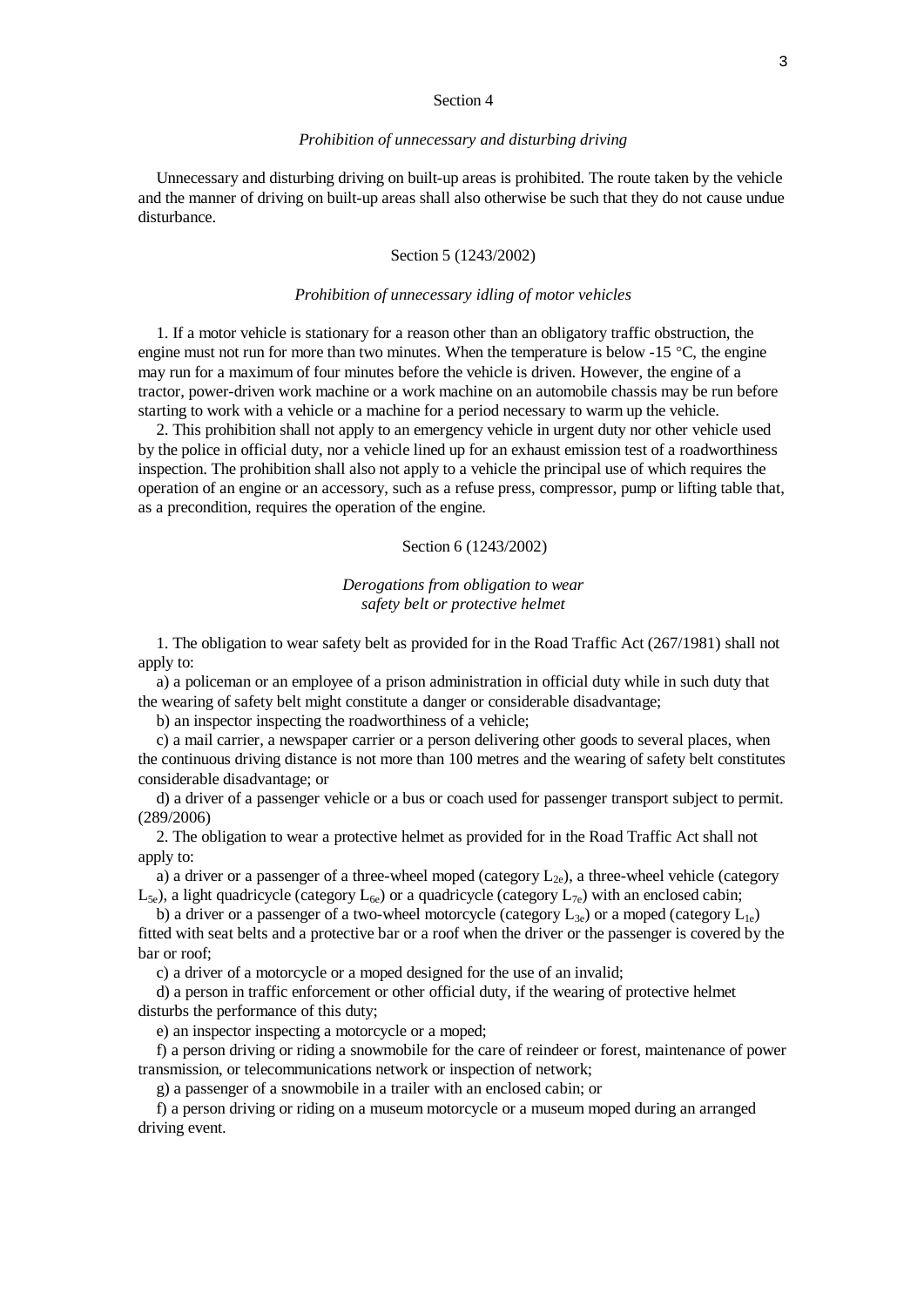*Release from an obligation to wear safety belt on account of medical reasons*

A medical certificate as referred to in section 88 b(2) of the Road Traffic Act (267/1981) shall state its period of validity and contain the following symbol:



## Section 7 (1221/2007)

*Exemptions concerning the use of a tachograph and driving times*

 1.Articles 5–9 of Regulation (EC) No 561/2006 of the European Parliament and of the Council on the harmonisation of certain social legislation relating to road transport and amending Council Regulations (EEC) No 3821/85 and (EC) No 2135/98 and repealing Council Regulation (EEC) No 3820/85 need not be followed nor a tachograph be used in the following cases:

 a) in vehicles used or hired, without a driver, by agricultural, horticultural, farming or fishery undertakings within a radius of up to 100 kilometres from the base of the undertaking on the condition that driving the vehicle does not constitute the driver's main activity and that the vehicle carries minor quantities of the undertaking's own products which are sold at a marketplace or at another specific location, or horses kept by these undertakings;

 b) in vehicles or combinations of vehicles with a maximum permissible mass not exceeding 7.5 tonnes used for postal delivery as referred to in the Postal Services Act (313/2001) or for carrying materials, equipment or machinery for the driver's use in the course of his/her work, on the condition that the vehicle or combination of vehicles is used only within a 50 kilometre radius from the base of the undertaking and driving the vehicles does not constitute the driver's main activity;

 c) in vehicles used exclusively on an island not exceeding 2,300 square kilometres in area which is not linked to the mainland by a bridge, ford or tunnel open for use by motor vehicles;

 d) in vehicles used for driving instruction and examination with a view to obtaining a driving licence or a certificate of professional competence, provided that they are not being used for commercial transport;

 e) in vehicles used in connection with sewerage, flood protection, water, gas and electricity maintenance services, road maintenance and control, door-to-door household refuse collection and disposal, telegraph and telephone services, radio and television broadcasting, and the detection of radio or television transmitters or receivers;

f) in vehicles with between 10 and 17 seats not used for commercial transport;

g) in vehicles used as an educational facility when stationary;

 h) in vehicles intended for milk collection from farms and for the return to farms of milk containers or milk products intended for animal feed;

i) in vehicles transporting money or valuables;

 j) in vehicles used for carrying animal waste or carcasses which are not intended for human consumption;

 k) in vehicles used exclusively on roads inside hub facilities such as ports, interports and railway terminals;

 l) in vehicles used for the carriage of live animals from farms to local markets or to slaughterhouses and vice versa, within a radius of up to 50 kilometres from the farm, and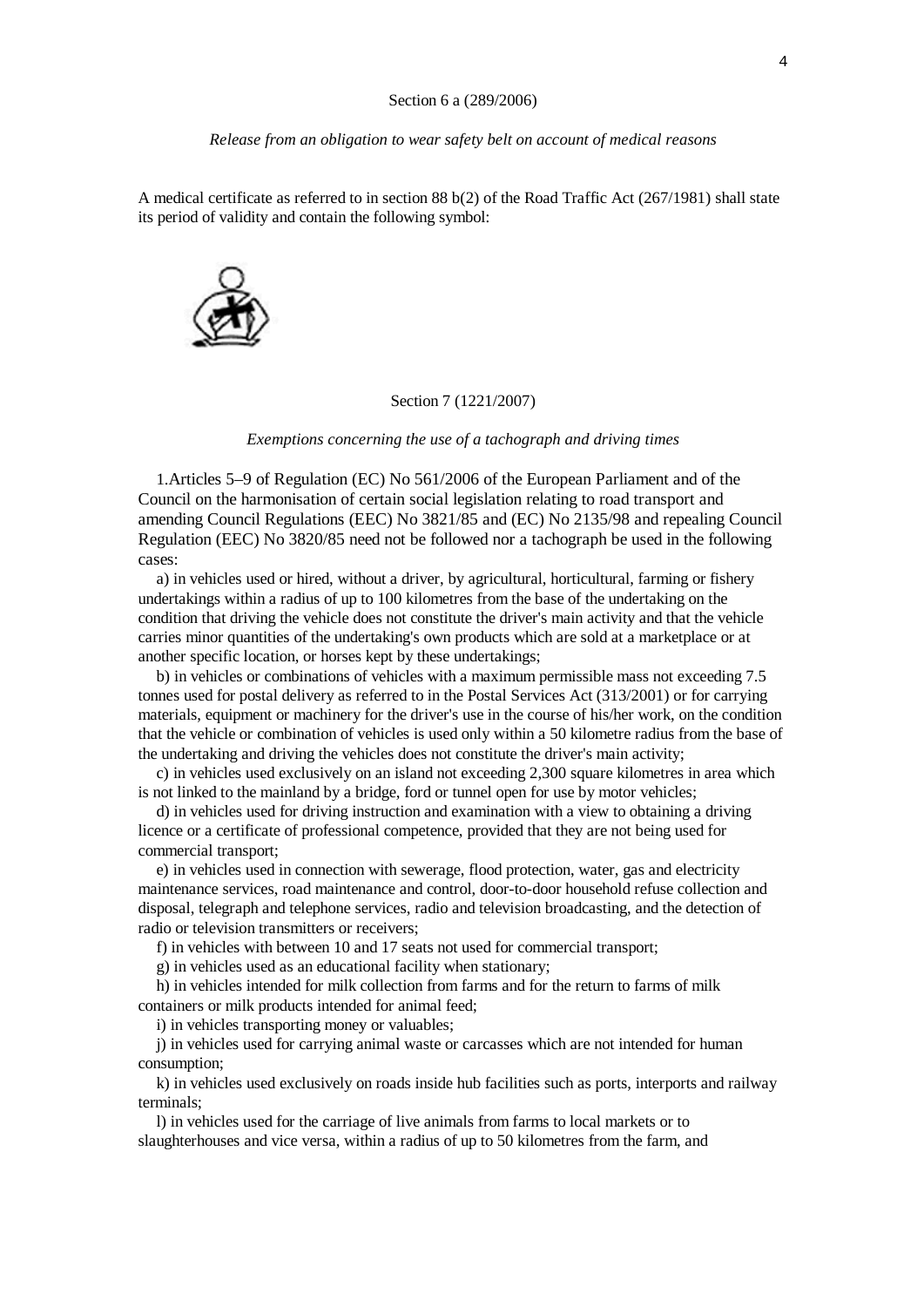m) in specialised vehicles of a circus or funfair.

2. Notwithstanding the provisions of the Regulation referred to in subsection 1:

a) in buses used for scheduled traffic, the breaks may be divided into 15-minute periods, and

b) in transports referred to in Article 3(f) of the said Regulation and in subsection 1(a and l) of this section, the daily driving time may be extended by a maximum of two hours from what is laid down in Article 6 of the Regulation and the daily rest period may be reduced by a maximum of one hour from what is laid down in Article 8 of the Regulation.

3. The exceptions referred to in subsection 2 above only apply to vehicles used in the province of Lapland or Oulu or in municipalities with a population density of less than five inhabitants per square kilometre. They also apply to vehicles used for taking journeys which begin or end in one of the areas mentioned above. The exceptions do not, however, apply to vehicles used in the cities of Oulu and Kajaani.

# Section 7 a (809/1995)

### *Inspection of a tachograph*

 1. Provisions on inspectors of a tachograph referred to in Chapter VI of Annex 1 and in Chapter VI of Annex I B of the Council Regulation (EEC) No 3821/85 on recording equipment in road transport are issued in section 4 of the Government Decree on the purchase, instalment and repair of transport equipment (1247/2002) and in section 87 of the Vehicles Act. (416/2005)

(Subsection 2 has been repealed by the Act 1221/2007).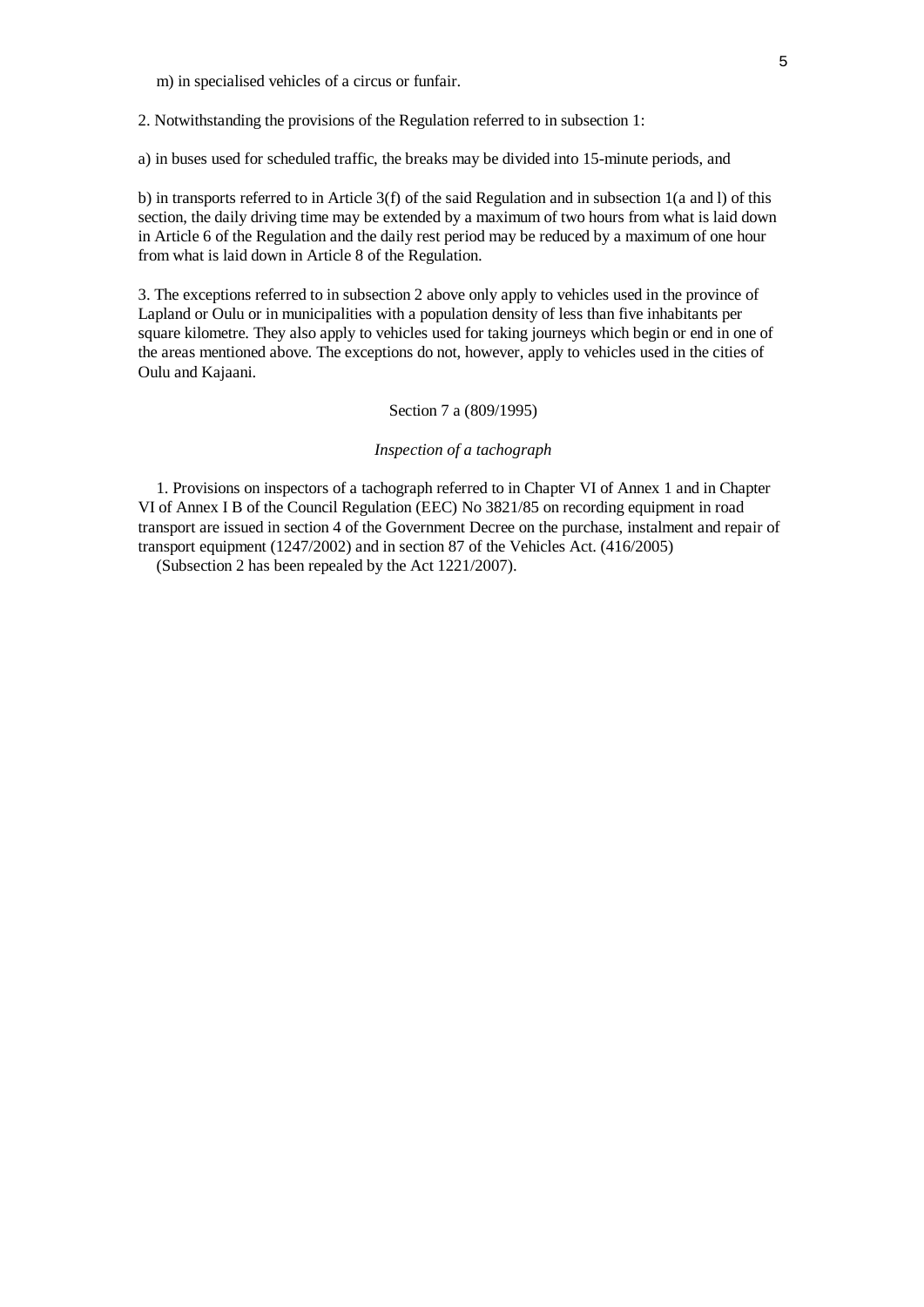### Section 7 b (714/1996)

#### *Certain checking procedures and notifications*

1. The police and the occupational safety and health administration are responsible for the checks referred to in Directive 2006/22/EC of the European Parliament and of the Council of 15 March 2006 on minimum conditions for the implementation of Council Regulations (EEC) Nos 3820/85 and 3821/85 concerning social legislation relating to road transport activities and repealing Council Directive 88/599/EEC. As a rule, the police are responsible for checking on the road and the occupational safety and health administration for checking in companies. (1221/2007)

 2. Notifications and information referred to in the Directive mentioned in subsection 1, in Regulation (EC) No 561/2006 of the European Parliament and of the Council on the harmonisation of certain social legislation relating to road transport, and in Council Regulation (EEC) No 3821/85 on recording equipment in road transport are issued by the Ministry within its mandate, and by the Finnish Transport Safety Agency in accordance with instructions from the Ministry, as necessary.  $(1227/2011)$ .

 3. A report to the Commission mentioned in Article 17 of the Regulation as referred to in section 7(1) above shall be produced by the occupational safety and health administration. (1221/2007).

## Section 8

### *Use of radio and television receivers*

(Subsection 1 has been repealed by the Act 1243/2002)

2. Use of radio or television receivers or other sound reproducers in a passenger car (category  $M_1$ ) used for charter passenger traffic requiring permit and in a bus (category  $M_2$  and  $M_3$ ) used for scheduled traffic is prohibited, if the use disturbs a passenger.

# Section 9

### *Steering device*

 The parts of the steering device shall be so adjusted and maintained as to prevent unnecessary looseness or tightness.

## Section 10

#### *Brakes*

 1. The braking devices shall be maintained so adjusted that they are unladen when a pedal or other control device is in the rest position, and when the brakes are laden the control device has still enough clearance in the direction of the load.

 2. Only such fluid shall be used as brake fluid that it does not become harmfully viscous at the temperature of  $-40^{\circ}\text{C}$  and it shall also otherwise be suitable for the purpose. The boiling point of brake fluid shall be not less than  $200^{\circ}$ C.

#### Section 11 (899/2006)

## *Use of an off road vehicle on the road*

 1. A motor sledge or an off road vehicle with wheels may be driven on the road when crossing a road or a bridge. A motor sledge or an off road vehicle with wheels may also temporarily be driven on the road observing due caution, if:

a) the transport operation or topographic conditions render driving in the terrain unreasonably difficult;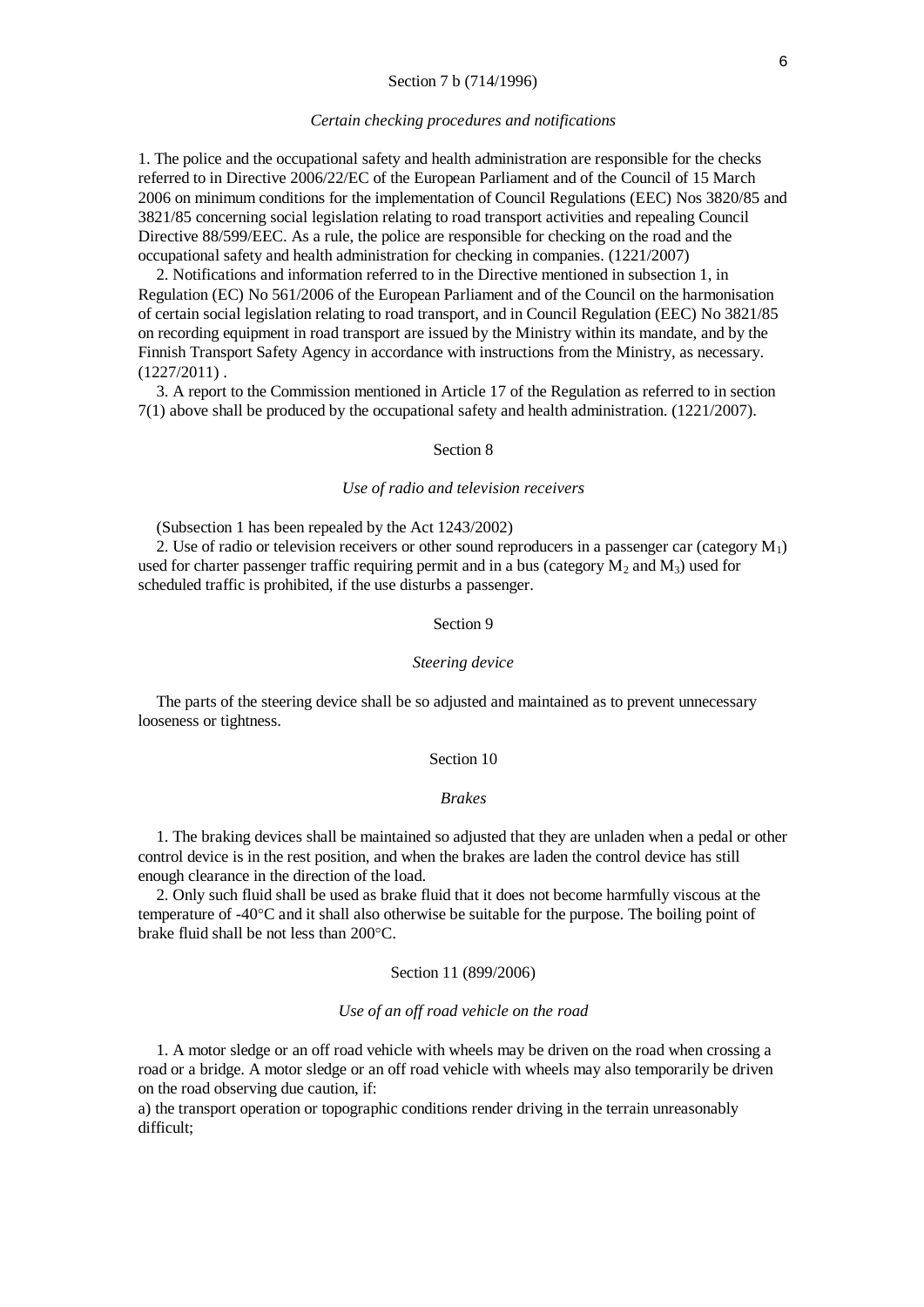b) it is deemed necessary for crossing a road safely;

c) the vehicle in question needs to be refuelled in an area intended for public traffic in the immediate proximity of the terrain in which it is being used;

d) the vehicle in question needs to be moved from a road traffic vehicle to terrain in an area referred to in paragraph c, or

e) the vehicle in question needs to be kept at a parking place located in an area referred to in paragraph c.

 3. A combination comprising an agricultural tractor and a sleigh may be used on the road only exceptionally, and only if it constitutes no danger or discomfort to other traffic. A sleigh may be loaded up to the amount permitted by the conditions and road safety.

# Section 12

## *The use of the emergency switch of a snowmobile*

 An emergency switch shall be attached to the driver of a snowmobile before starting the engine, if the operating principle requires the attachment of the emergency switch. Such an emergency switch shall be kept attached during the driving.

## Section 13 (1243/2002)

#### *Steering axle*

 A steering axle of a trailer or an automobile with a total mass exceeding 3.5 tonnes fitted with a device used either from the driver's seat or an automatic device that directly locks the steering, shall be kept locked when driving at a speed exceeding 60 km/h.

## Section 14

#### *Towing a vehicle*

 1. When a vehicle, which cannot or must not be driven by means of its own propulsion, is towed with a tow-rope or tow-bar the distance between the towed vehicle and the towing vehicle shall be at least 3 metres and not more than 6 metres. A clearly visible flag shall be attached to the middle part of the tow-rope or the tow-bar. A vehicle with the brakes out of order may be towed only with a bar, a boom or a dolly and a vehicle with the steering out of order may be towed only when lifted to rest upon a boom or with a dolly.

 2. Simultaneous towing of two vehicles with the same towing vehicle is prohibited. Towed vehicle must not be heavier than the towing vehicle without a compelling reason. The driver of a towed vehicle shall be a holder of a driving licence authorizing him to drive such a vehicle.

## Chapter 3

## **Use of tyres and studs**

Section 15

## *Tyres of all vehicles*

 Vehicles shall be equipped with tyres and rims required by its registered total mass and masses on axles. Tyres with fabric clearly visible or tyres which are in apparent danger of exploding must not be used.

Section 16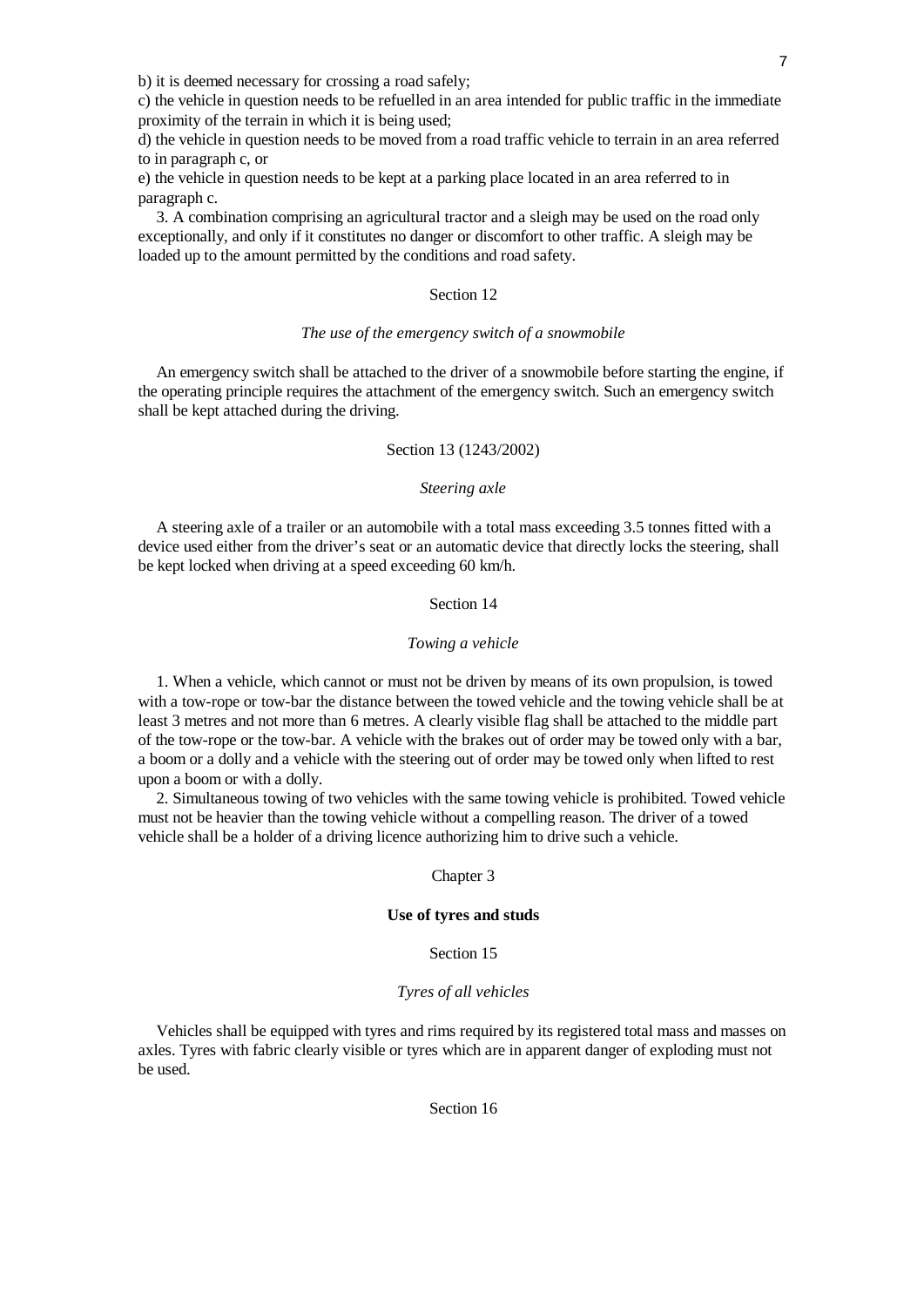## *Tyres of automobiles, trailers be coupled to automobile and towed devices*

 1. Tyres, whose unbalance can disturb steering, shall not be used in the front wheels of an automobile. The tread depth of main grooves of the tyres of an automobile, a trailer coupled to an automobile and a towed device with a maximum permitted speed exceeding 40 km/h shall be not less than 1.6 mm. For axles with twin wheels this requirement shall not apply to both wheels. Main grooves shall mean wide grooves on the centre-line of the tread covering about three fourths of the tread width.

2. For a passenger car (category  $M_1$ ) with a total mass not exceeding 3.5 tonnes, a light commercial vehicle (category  $N_1$ ), a special vehicle with a total mass not exceeding 3.5 tonnes and a trailer with a total mass exceeding  $0.75$  tonnes but not exceeding 3.5 tonnes (category  $O_2$ ) winter tyres shall be used during December, January and February. The tread depth of main grooves of winter tyres shall be at least 3.0 mm. Winter tyres are not required:

a) for both wheels of twin wheels;

 b) during temporary transfers of not more than 20 kilometres relating to the manufacture, import, trade, repair or roadworthiness test of an automobile or its trailer;

c) for a museum vehicle; and

 d) in the case of an automobile or a trailer coupled to it for which suitable winter tyres are not available. (1243/2002)

3. In the case of a passenger car, light commercial vehicle (category  $M_1$  and  $N_1$ ) and trailer (category  $O_1$  and  $O_2$ ) and special automobile with a total mass not exceeding 3.5 tonnes, the tyres fitted on the same axle shall have similar dimensions, structures and technical characteristics. When tyres other than radial-ply tyres are used in such an automobile or trailer, they shall be fitted on each wheel. In addition it is not permitted on the same axle of another automobile, trailer or towed device to use tyres, which differ in essential characteristics so as to constitute harm or danger.

 4. When a spare tyre must be used temporarily in an automobile or trailer coupled to it due to tyre failure, the provisions of subsections 2 and 3 shall not apply to it. The vehicle shall then be driven observing extra caution.

5. In the case of a passenger car (category  $M_1$ ) or trailer with a total mass not exceeding 3.5 tonnes (category  $O_1$  or  $O_2$ ), the pressure of pneumatic tyres must not, without any particular reason, differ from the recommendations in respect to the pressure corresponding to the loading condition of the vehicle as defined by the tyre or the vehicle manufacturer by more than 20 per cent downwards.

#### Section 17

## *Use of anti-skid devices in tyres of automobiles and towed vehicles coupled to them*

 1. The tyres of an automobile and towed vehicle coupled to it may be equipped with studs, snow chains or other equivalent anti-skid devices, which do not essentially damage the surface of the road. Studded tyres may be used from 1 November to 31 March or to the seventh day following Easter Monday, whichever occurs later. Outside this period studded tyres may be used in emergency vehicles, off road vehicles and trailers used by military forces, construction and road maintenance vehicles and trailers and haulage automobiles. Studded tyres may be used outside the abovementioned period also during temporary transfers relating to the trade, repair and roadworthiness inspection of automobiles or towed vehicles and in all automobiles and towed vehicles when the weather or road conditions that require.

 2. In the case of a trailer with a total mass exceeding 0.75 tonnes but not exceeding 3.5 tonnes (category  $O_2$ ) studded tyres shall be used, if the towing vehicle is equipped with studded tyres.

3. When studded tyres are used in a passenger car, light commercial vehicle (category  $M_1$  and  $N_1$ ) or in a trailer with a total mass not exceeding 3.5 tonnes (category  $O_1$  and  $O_2$ ), they shall be fitted on each wheel, with the exception of both wheels of twin wheels. The number of studs in different tyres of a vehicle may differ by not more than 25 per cent from the number of studs in the tyre, which has most studs.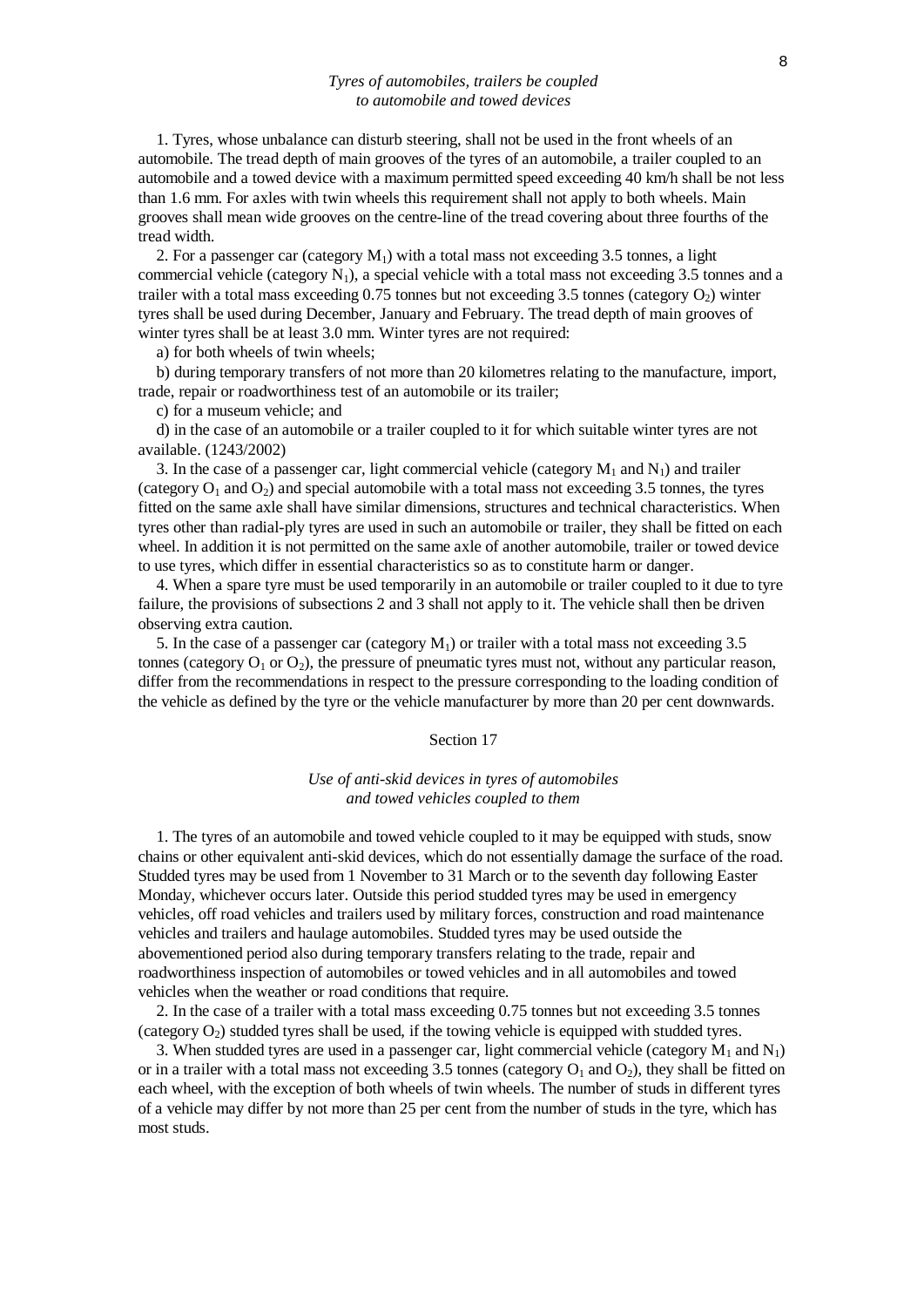4. When a spare tyre must be used temporarily in an automobile or towed vehicle coupled to it due to tyre failure, the provisions of this section shall not apply to it. The vehicle shall then be driven observing extra caution.

 5. In the case of a used studded tyre of a passenger vehicle or a light lorry the studs must not project more than 2.0 mm. The studs of a used lorry tyre must not project more than 2.5 mm. (303/1996)

 6. The Finnish Transport Safety Agency may grant a single vehicle a derogation from the provision of subsection 1 on permitted period of the use of studded tyres. (1227/2011)

#### Section 18 (1243/2002)

# *Tyres and anti-skid devices of vehicles in category L and trailers coupled to them*

 1. The tread depth of the main grooves shall be not less than 1.0 mm. A tyre, whose unbalance can disturb steering, shall not be used in the front wheel of a motorcycle (category  $L_{3e}$  and  $L_{4e}$ ) or a three-wheel vehicle (category  $L_{5e}$ ).

 2. In the case of a motorcycle, moped, three-wheel vehicle, a quadricycle and a light quadricycle and their trailers, tyres shall have rough tread patterns, which are suitable for winter conditions during the period referred to in section 16(2). The derogations granted for the vehicles from the obligation to use winter tyres as provided for in the mentioned subsection shall also, where appropriate, apply to motorcycles, mopeds, three-wheel vehicles, quadricycles and light quadricycles and to their trailers.

 3. The use of anti-skid devices in the case of a motorcycle, moped, three-wheel vehicle, quadricycle and light quadricycle and their trailers is permitted under conditions set for a passenger car in section 17.

# Section 19

## *Anti-skid devices of agricultural tractors, power-driven work machines, off road vehicles and their trailers*

 Tyres and track chains of an agricultural tractor, a power-driven work machine, an off road vehicle and their trailer may be equipped with studs, snow chains or other equivalent anti-skid devices which do not essentially damage the surface of the road.

#### Section 19 a (955/1993)

## *Maximum masses and total masses on axle or bogie of a vehicle or vehicle combination*

 When transporting a vehicle or vehicle combination on the road, the mass on axle or bogie or the total mass of the vehicle may not exceed the value entered in the vehicle register. Total mass of a vehicle combination may not exceed the sum of total masses of the towing and the towed vehicle entered in the register nor the total mass permitted to the combination in the cases when it is lower than the said sum.

Chapter 4

# **Masses and main dimensions of vehicles and vehicle combinations when a vehicle registered or put into circulation in an EEA state is used in Finland** (670/1997)

## Section 19 b (1243/2002)

*Use in Finland of a vehicle registered or put into circulation in an EEA state*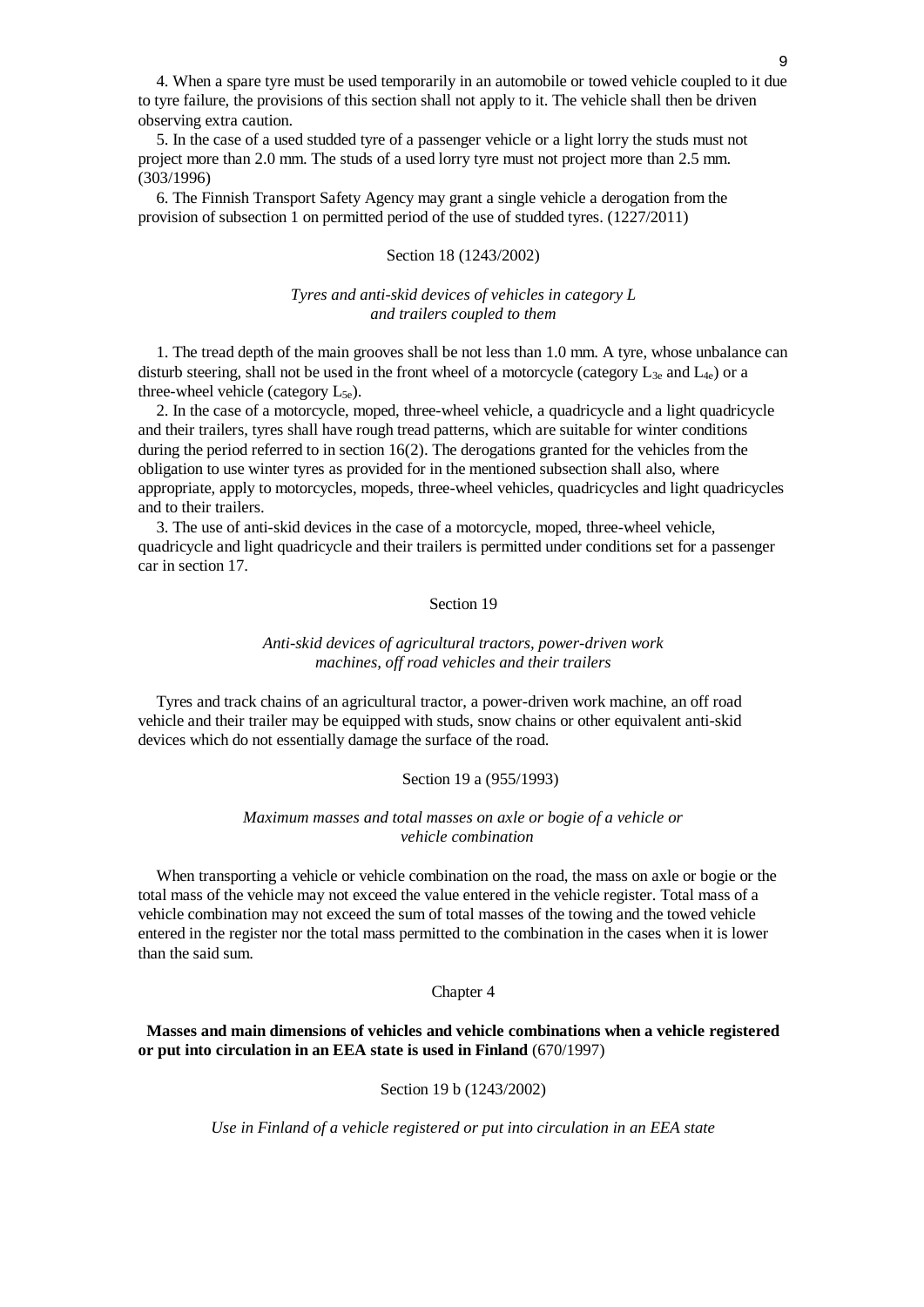1. When a vehicle registered or put into circulation in a Member State of the European Economic Area (EEA state) is used in Finland, the provisions of this Chapter shall apply.

 2. If the authorised masses for registration and use of a vehicle put into circulation in 1993 or later exceed the maximum values provided in the Council Directive 96/53/EC laying down for certain road vehicles circulating within the Community the maximum authorised dimensions in national and international traffic and the maximum authorised weights in international traffic:

a) at least one axle of a three-axle bogie shall be a steering axle;

 b) at least one of the bogie axles shall be a steering or mechanically steering axle, if the distance between the utmost axles of a towed vehicle exceeds 2.4 metres in a two-axle bogie or 2.8 metres in a three-axle bogie; the rearmost axle in a two-axle bogie of the actual trailer shall not, however, be a steering axle.

 3. The sum of the masses directed to the steering axles of a vehicle bogie with three or more axles referred to above in subsection 2 may not be more than half of the sum of the masses directed to fixed or mechanically steering axles of the bogie.

### Section 20 (670/1997)

#### *Masses on axle and bogie*

| 1. When a motor vehicle or a trailer is driven on the road, the mass on its axle must    |                 |
|------------------------------------------------------------------------------------------|-----------------|
| not exceed the following values:                                                         |                 |
|                                                                                          | 10 <sub>t</sub> |
|                                                                                          | 11.5 t          |
| 2. When a motor vehicle is driven on the road, the mass on its bogie must not            |                 |
| exceed the following values:                                                             |                 |
| a) tandem-axle when the axle spacing is less than 1.0 metres                             | 11.5 t          |
| b) tandem-axle when the axle spacing is not less than 1.0 metres but less than 1.3       |                 |
|                                                                                          | 16t             |
| c) tandem-axle when the axle spacing is not less than 1.3 metres but less than 1.8       |                 |
|                                                                                          | 18 <sub>t</sub> |
| d) tandem axle when the axle spacing is not less than 1.3 metres but less than 1.8       |                 |
| metres and the driving axle is fitted with twin tyres and air suspension or a suspension |                 |
| recognized as being equivalent to air suspension or each driving axle is fitted with     |                 |
| twin tyres and the mass on each axle does not exceed 9.5 tonnes                          | 19 <sub>t</sub> |
|                                                                                          | 21t             |
|                                                                                          | 24t             |
| 3. When a trailer is towed on the road, the mass on its bogie must not exceed the        |                 |
| following values:                                                                        |                 |
| a) tandem-axle when the axle spacing is less than 1.0 metres                             | 11 <sub>t</sub> |
| b) tandem-axle when the axle spacing is not less than 1.0 metres but less than 1.3       |                 |
|                                                                                          | 16t             |
| c) tandem-axle when the axle spacing is not less than 1.3 metres but less than 1.8       |                 |
|                                                                                          | 18t             |
| d) tandem-axle when the axle spacing is not less than 1.8 metres                         | 20 <sub>t</sub> |
|                                                                                          |                 |
|                                                                                          | 21t             |
|                                                                                          | 24t             |
|                                                                                          | 24t             |
|                                                                                          |                 |

Section 21 (670/1997)

*Total mass of an automobile*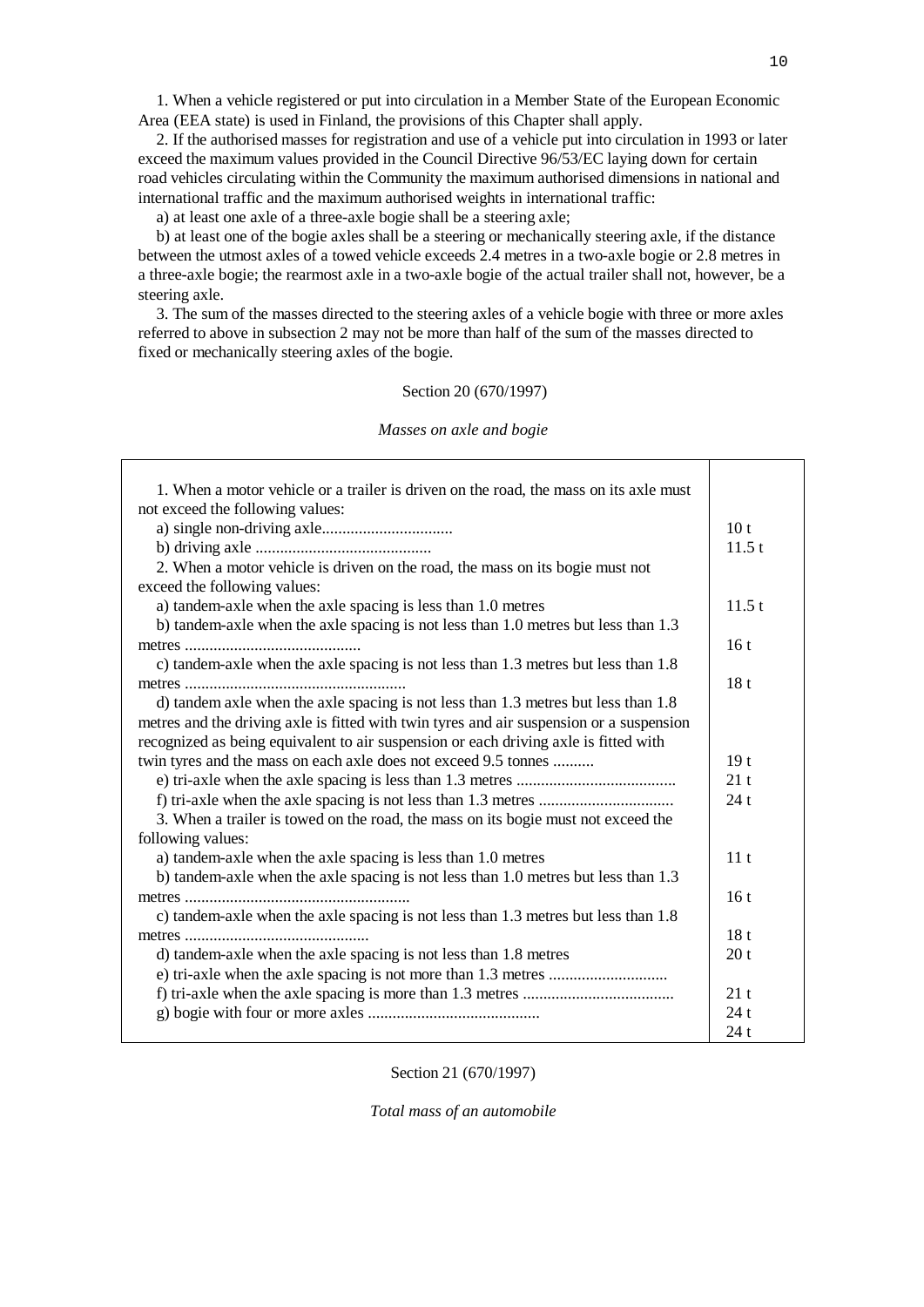| 1. When a motor vehicle is driven on the road, its total mass must not exceed the     |      |
|---------------------------------------------------------------------------------------|------|
| following values:                                                                     |      |
|                                                                                       | 18t  |
|                                                                                       | 25t  |
| c) three-axle motor vehicle, where the driving axle is fitted with twin tyres and air |      |
| suspension or suspension recognized as being equivalent to air suspension or where    |      |
| each driving axle is fitted with twin tyres and the mass on each axle does not exceed |      |
|                                                                                       | 26t  |
|                                                                                       | 28t  |
|                                                                                       | 31t  |
| f) four-axle motor vehicle, where the driving axle is fitted with twin tyres and air  |      |
| suspension or suspension recognized as being equivalent to air suspension or where    |      |
| each driving axle is fitted with twin tyres and the mass on each axle does not exceed |      |
|                                                                                       | 32t  |
|                                                                                       | 38 t |

 2. The total mass of a four-axle or five-axle motor vehicle must not exceed the sum which is obtained by adding to 20 tonnes an amount of 270 kg in the case of a four-axle motor vehicle or an amount of 350 kg in the case of a five-axle motor vehicle per each 0.10 m by which the distance between the outermost axles of the motor vehicle exceeds 1.80 m.

 3. At least 20 per cent of the mass of the vehicle shall rest on the steered axle(s). When a passenger car is laden to registration/in-use maximum permissible mass in accordance with the total mass on the rear axle(s), not less than 30 % of the vehicle mass shall rest on the front axle.

4. At least 25 % of the mass of a vehicle in category  $M_2$ ,  $M_3$  and N shall rest on the driving  $axle(s)$ .

# **Section 22 is repealed by Decree 670/1997.**

## Section 23

# *Total mass of a combination comprising a motor vehicle and a trailer*

| 1. The total mass of a combination comprising a motor vehicle and a trailer must<br>not exceed the following values when driven on the road, in which case the mass of<br>less than five tonnes resting on the axle shall not be taken into account when counting<br>the number of axles:<br>b) combination comprising a motor vehicle and centre-axle trailer<br>c) road train or a combination comprising a motor vehicle, a dolly and a semi-<br>trailer or a combination comprising a motor vehicle, a semi-trailer and another semi-<br>trailer coupled to it or a combination comprising a motor vehicle, a semi-trailer and a | 48 t<br>44 t |
|--------------------------------------------------------------------------------------------------------------------------------------------------------------------------------------------------------------------------------------------------------------------------------------------------------------------------------------------------------------------------------------------------------------------------------------------------------------------------------------------------------------------------------------------------------------------------------------------------------------------------------------|--------------|
| centre-axle trailer                                                                                                                                                                                                                                                                                                                                                                                                                                                                                                                                                                                                                  | 36 t         |
|                                                                                                                                                                                                                                                                                                                                                                                                                                                                                                                                                                                                                                      | 44t          |
|                                                                                                                                                                                                                                                                                                                                                                                                                                                                                                                                                                                                                                      | 53 t         |
|                                                                                                                                                                                                                                                                                                                                                                                                                                                                                                                                                                                                                                      | 60t          |
| (533/2004)                                                                                                                                                                                                                                                                                                                                                                                                                                                                                                                                                                                                                           |              |
|                                                                                                                                                                                                                                                                                                                                                                                                                                                                                                                                                                                                                                      |              |

# **2. (repealed by 531/1993)**.

 3. The total mass of a vehicle combination comprising a motor vehicle and a towed vehicle and having a total mass exceeding 44 tonnes must not, however, exceed the value obtained by adding 270 kilograms to 20 tonnes per each 0.10 metres that exceeds 1.80 metres of the distance between the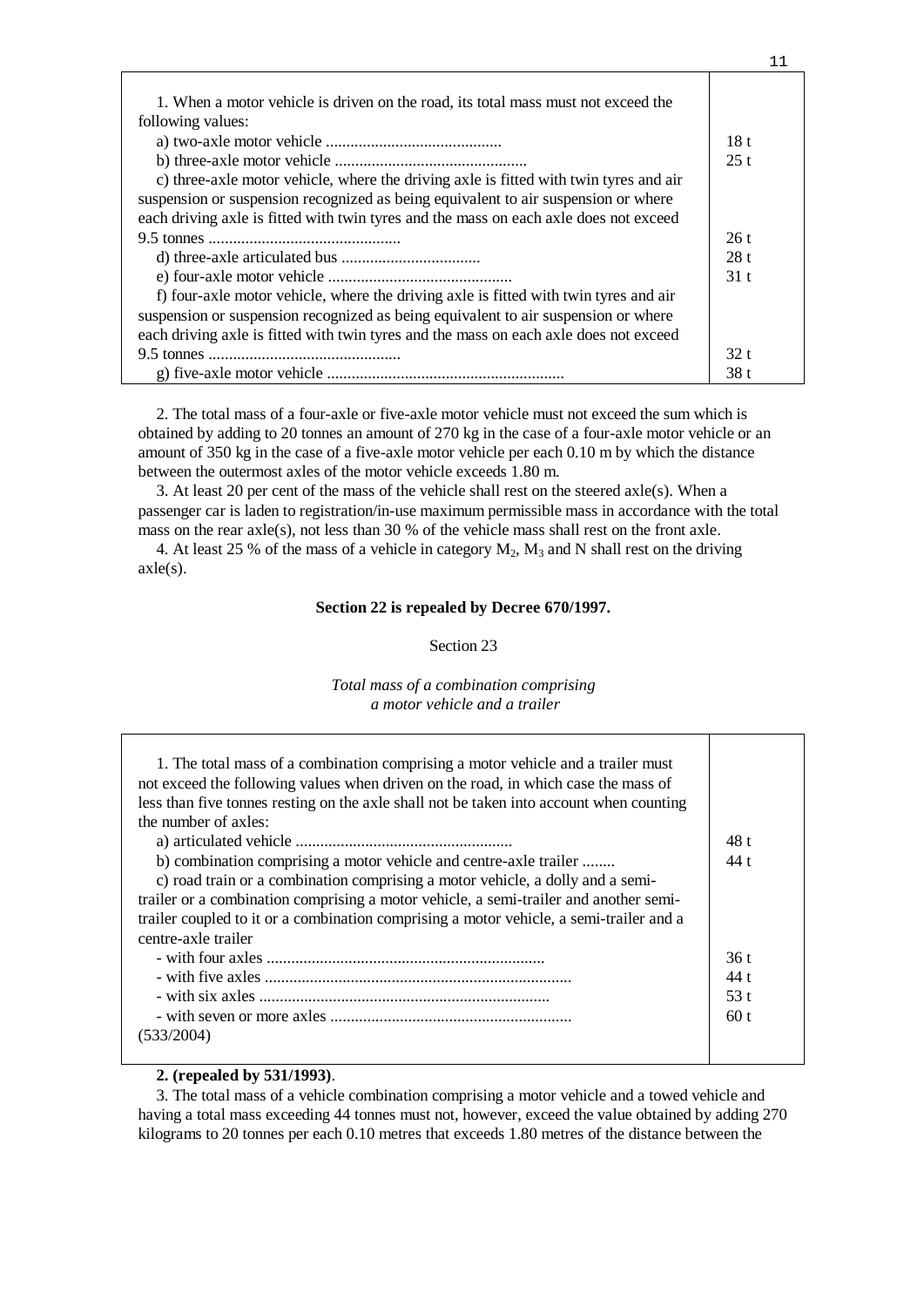foremost and the rearmost axles of the vehicle or vehicle combination. This rule shall also apply to a vehicle combination that comprises a motor vehicle and a semi-trailer exceeding 44 tonnes, which is a part of a combination referred to in subsection 1(c). In the case of a motor vehicle, whose total mass exceeds 40 tonnes, the distance between the rear axle of the automobile and the front axle of the trailer with a total mass exceeding 10 tonnes shall not be less than 3.0 metres. (1243/2002)

# Section 24 (230/2002)

*Length of motor vehicle, towed vehicle and their combination*

| 1. The length of a motor vehicle must not exceed the following values: | $13.50 \text{ m}$<br>$15.00 \text{ m}$<br>$18.75 \text{ m}$<br>$25.25 \text{ m}$<br>$12.00 \text{ m}$ |
|------------------------------------------------------------------------|-------------------------------------------------------------------------------------------------------|
| (487/2009)                                                             |                                                                                                       |

2. The length of a trailer shall not exceed the following values:

| a) semi-trailer and a full trailer as part of vehicle combination of 22.00 m or more:   |                   |
|-----------------------------------------------------------------------------------------|-------------------|
| distance from the vertical axis of the fifth wheel king pin or the turning point of the |                   |
|                                                                                         | $12.00 \text{ m}$ |
| distance measured horizontally from the vertical axis of the fifth wheel king pin or    |                   |
| the turning point of the front axles to any point in the front of trailer               | $2.04 \text{ m}$  |
| b) trailer, excluding the drawbar, other than those referred to in paragraph a          | $12.50 \text{ m}$ |
| 3. The length of a vehicle combination shall not exceed the following values:           |                   |

| a) combination comprising a passenger vehicle or a bus or a coach (category M) and a<br>trailer, or comprising a van (category $N_1$ ) and a trailer | 18.75 m           |
|------------------------------------------------------------------------------------------------------------------------------------------------------|-------------------|
| b) combination comprising a lorry (categories $N_2$ and $N_3$ ) and a semi-trailer and                                                               |                   |
| vehicle combinations other than those referred to in paragraphs b or c                                                                               | $16.50 \text{ m}$ |
| c) combination comprising a motor vehicle and a centre-axle trailer                                                                                  | 18.75 m           |
| - wherefrom the sum of the external lengths of loading areas                                                                                         | 15.65 m           |
| - and the distance from the front of the loading area of towing vehicle and the rear                                                                 |                   |
|                                                                                                                                                      | $16.40 \text{ m}$ |
| however, by way of derogation from the above provisions, a laden vehicle                                                                             |                   |
|                                                                                                                                                      | 20.75 m           |
| d) combination comprising a lorry (categories $N_2$ and $N_3$ ) and a full trailer with                                                              |                   |
| two or more axles, or a combination comprising a lorry, a dolly and a semi-trailer as                                                                |                   |
| well as a combination comprising a lorry, a semi-trailer and a centre-axle or full                                                                   |                   |
|                                                                                                                                                      | $25.25 \text{ m}$ |
| wherefrom the sum of the external lengths of loading areas, taking into account the                                                                  |                   |
|                                                                                                                                                      | 21.42 m           |
| (1227/2011)                                                                                                                                          |                   |

4. If a detachable piece of equipment, such as a ski box, is attached to a bus or a coach, the length of the bus or coach and the attached piece of equipment shall not exceed the measurements referred to in this section.

# Section 25 (230/2002)

# *Other main dimensions*

1. The maximum permitted height of a motor vehicle and trailer is 4.20 m. This height may not be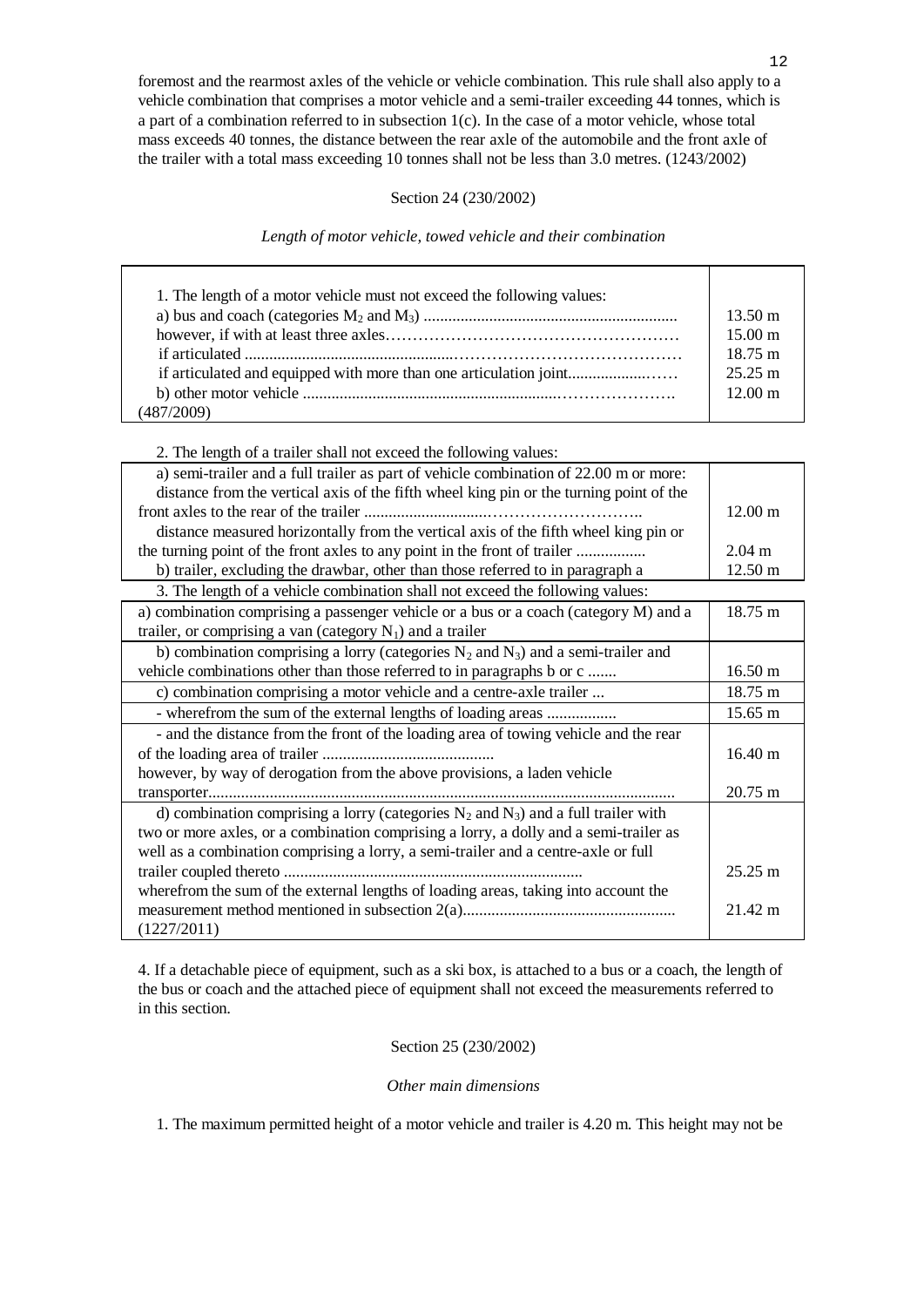exceeded when the vehicle is unloaded and eventual axle-lift device in the lifted position. However, the maximum permitted height of a laden vehicle transporter is 4.40 metres. (1227/2011)

 2. The maximum permitted width of a motor vehicle is 2.60 m. The maximum permitted width of a vehicle, excluding thermally insulated vehicle, used in a combination with a fixed structure of more than 22.00 m is, however, 2.55 m. The maximum permitted width of a passenger car (category  $M_1$ ) is 2.50 m.

3. The width of centre-axle trailers and full trailers (categories  $O_3$  and  $O_4$ ) having a registration/in-service maximum permissible mass of not more than 3.5 tonnes may exceed the width of the towing vehicle by not more than 0.15 metres. The width of a semi-trailer may exceed the width measured by the front axle of towing vehicle by not more than 0.35 m.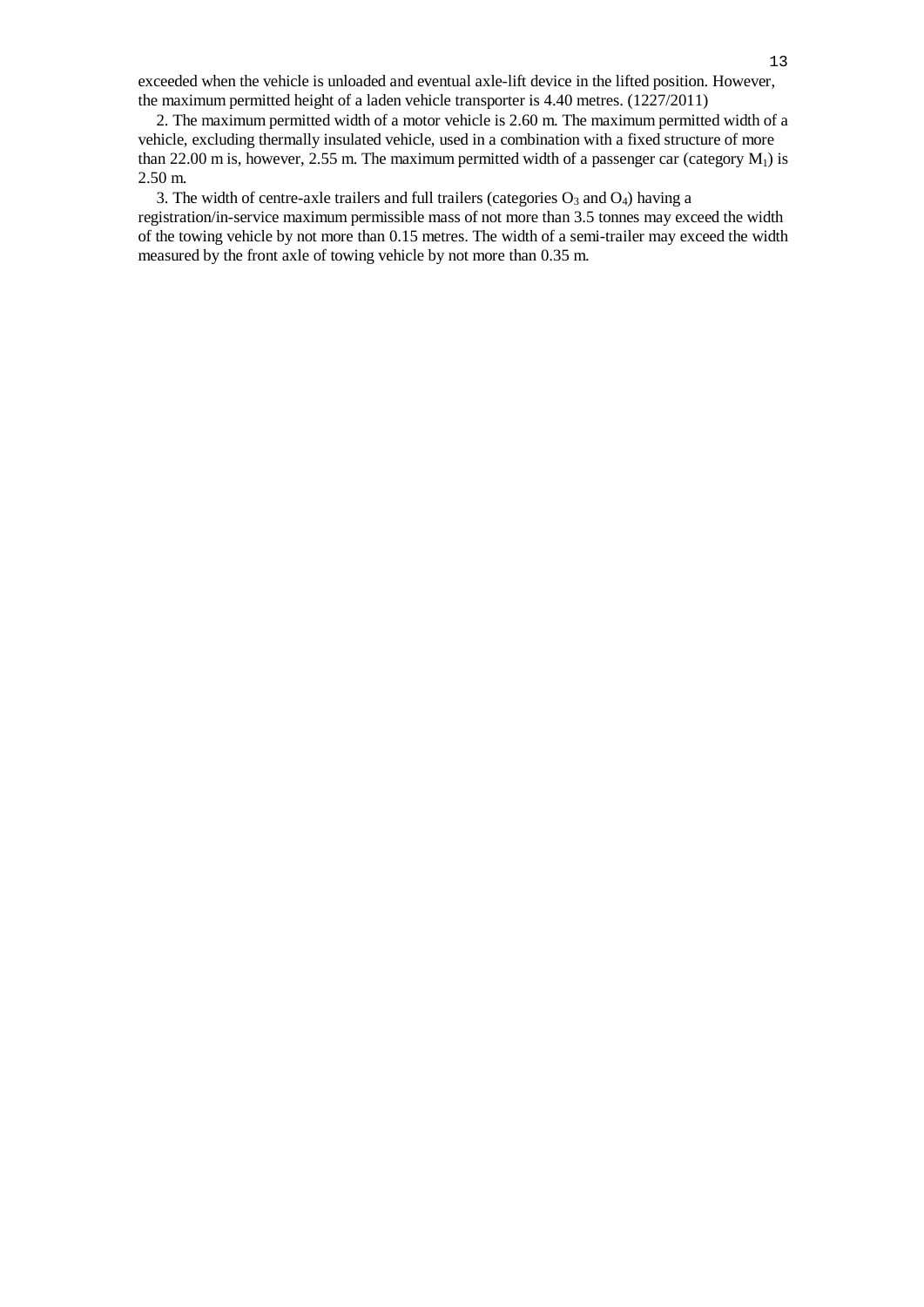#### Section 26 (1227/2011)

#### *Turning of a vehicle combination*

 1. A combination of a motor vehicle and a semi-trailer as well as of a motor vehicle and a full trailer or a centre-axle trailer not more than 18.75 m long shall be able to turn to either side for a complete circular trajectory of 360° inside an area defined by two concentric circles, the outer circle having a radius of 12.50 m and the inner circle having a radius of 5.30 m. A semi-trailer combination is deemed to comply with this requirement, if the distance from fifth wheel king pin to the centre line of the non-steered bogie axles is not greater than

$$
\sqrt{(12.50 - 2.04)^2 - (5.30 + L/2)^2}
$$

where:

L is semi-trailer's width.

 2. A combination more than 18.75 m long comprising a motor vehicle and one or two trailers shall be able to turn within a swept circle having an outer radius of 12.50 m and an inner radius of 2.00 m. The semi-trailer or full trailer of such a combination shall have an efficient axle spacing of not more than 8.15 m, measured from the fifth wheel king pin or from the turning point of the front axles to the rear axle or to the centre line of the non-steered rear axles. Subject to the provisions of this section the axle spacing may be longer, if all the rear axles of the trailer are steering or some of the axles are steered or for the purpose of coupling a semi-trailer the rear axles can be moved backwards due to a fifth wheel mounted on them.

 3. If one or more non-steering or non-steered axles are fitted with an axle-lift device, it shall be taken into account when measuring the turning capability.

## Section 27 (544/2003)

## *Applicability of provisions on masses and dimensions to other vehicles*

 1. Subject to the derogations laid down in the provisions of sections 28—30, the provisions of section 19 a and sections 20—25 shall apply to the masses and main dimensions of vehicles and vehicle combinations other than those referred to in sections 20—25. Section 24(3)(a,c,d) shall not, however, apply to a combination comprising a tractor and trailer.

2. The total mass of a vehicle having metal tracks shall not exceed 20 tonnes.

## Section 27 a (1243/2002)

# *Main dimensions of a motorcycle, moped, three-wheel vehicle, quadricycle and light quadricycle*

 Maximum permissible main dimensions of a motorcycle, moped, three- wheel vehicle, quadricycle and a light quadricycle are as follows:

| b) width                                         |  |
|--------------------------------------------------|--|
| a two-wheeled moped (category $L_{1e}$ ) however |  |
|                                                  |  |

## **Section 27 b is repealed by Decree 144/1996.**

Section 28 (774/1994)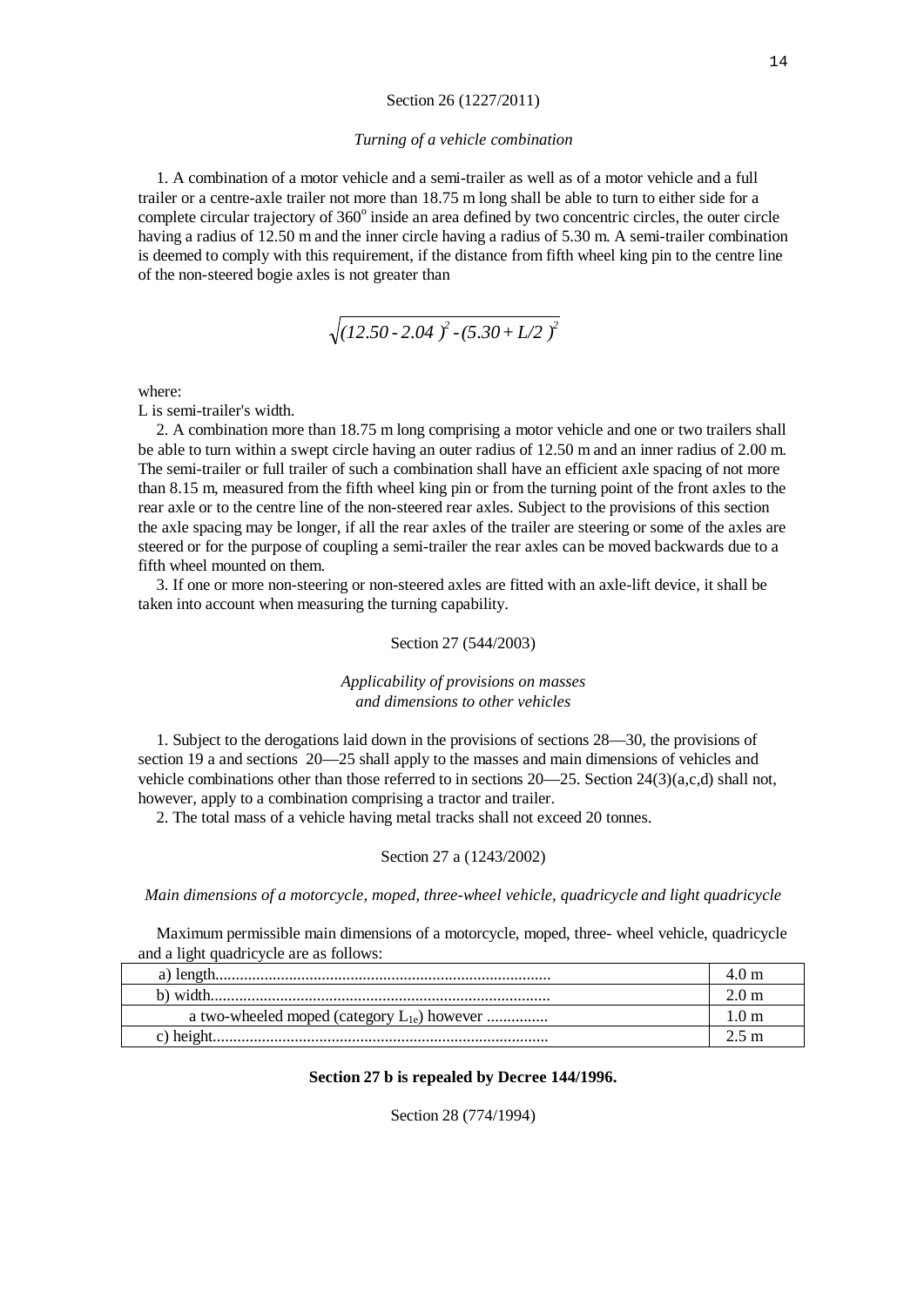By way of derogation from the provisions of section 25(1) the maximum permissible width of a two-wheeled cycle shall be 0.80 metres. In the case of a cycle with more than two wheels the maximum permissible width shall be 1.25 metres.

## Section 29 (359/2000)

## *Width of an agricultural tractor, a power-driven work machine and a towed vehicle coupled to them*

 1. An agricultural tractor and a power-driven work machine having a width exceeding 2.6 metres but not exceeding 3.0 metres may be driven on the road for the purpose of transferring an agricultural tractor or a power-driven work machine from one workplace to another, or for the service of the vehicle.

 2. When the maximum width of an agricultural tractor is measured, attached implements or widening wheels shall not be taken into account. If an agricultural tractor that is more than 2.6 measured from the widening wheels is driven on the road, lights and reflectors as referred to in section 30(4) that are directed to both front and rear and set to correspond with the greatest width shall be attached to the tractor. However, lights expressing the width are only required when the tractor is driven on the road at dusk or in the dark or if the weather reduces visibility. If an agricultural tractor with attached implements is more than 4.00 metres wide, it may only be driven if road equipment do not limit mobility. (1243/2002)

 3. A towed vehicle having a width not exceeding 2.6 metres may be coupled to an agricultural tractor even if its width exceeds that of the agricultural tractor. However, an agricultural tractor having a width exceeding 2.6 metres may be coupled to a towed device, which is not wider than the agricultural tractor provided that the towed device is not driven on the road for a purpose other than transferring it from one workplace to another, or for the service of the vehicle.

 4. A tank trailer that is not more than 3.3 metres wide and is designed to transport and spread liquid manure may be coupled to an agricultural tractor on the condition that when towing a trailer that is more than 2.6 metres wide on the road, lights and reflectors as referred to in section 30(4) that are directed to front shall be attached to the tractor and lights and reflectors that are directed to rear shall be attached to the trailer. They shall be set to correspond with the greatest width of the transportation. Lights and reflectors that are directed to front expressing the greatest width of the transportation and that are designed to be attached to a tractor may be attached to the front part of the trailer, if they can be seen from the front despite of the width of the tractor. However, lights expressing the width are only required when the trailer is driven on the road in the dusk or dark or if the visibility is poor due to the weather or some other reason.

#### Section 30

#### *Vehicles and devices used for road maintenance and for agriculture*

 1. The provisions of sections 24 and 25 on main dimensions shall not apply to power-driven work machines, implements or towed devices used for road maintenance or agriculture. However, if they are more than 4.00 metres wide, they may only be driven if road equipment do not limit mobility. A power-driven work machine or a device must not, however, cause obvious danger to other traffic and all reasonably required measures must be taken in order to remove excess width. (1243/2002)

 2. The excessively wide power-driven work machines, implements and devices shall be marked at the front and rear of the vehicle, or at the front of the vehicle and at the rear of the implement in the case of a towed implement or device with a plate corresponding by the virtue of its length and position to the width of a vehicle or an implement and having alternating red and yellow transverse stripes, which plate has a white reflex reflectors at the front end and red reflex reflectors at the rear end. Corresponding markings may be on the vehicle or on the device.

3. If the towed device referred to in subsection 1 obstructs the backward visibility of the required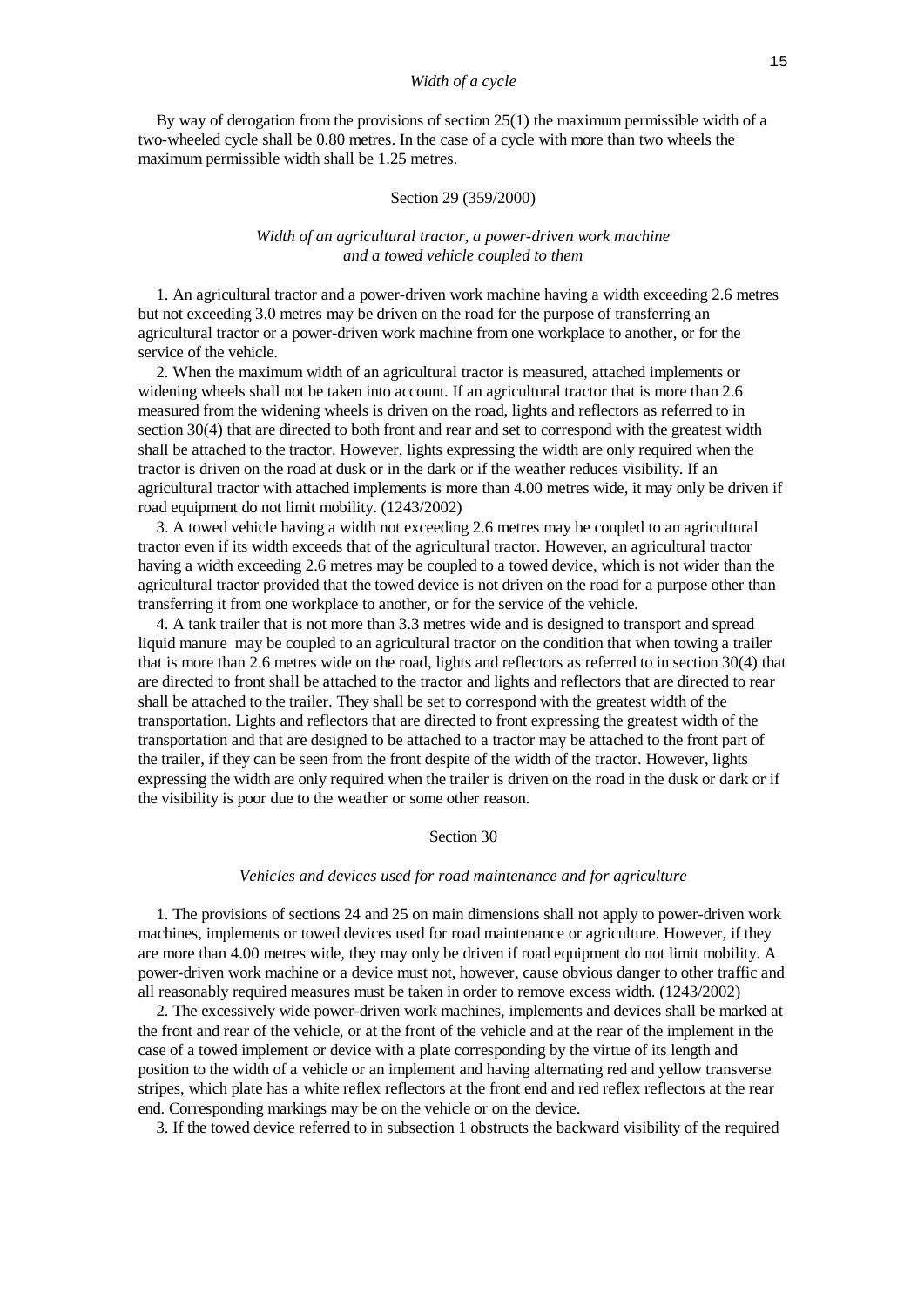rear position, stop and direction indicator lamps or reflex reflectors of the vehicle or a trailer coupled to it, the device shall be equipped with corresponding lamps and reflex reflectors or the lamps shall be fitted to a plate referred to in subsection 2 or the towed device shall be fitted with a separate device having the mentioned lamps and reflex reflectors.

 4. Area of the opening of the additional lights referred to above in section 29(2, 4) that express the greatest width and are designed to be attached to a tractor and its trailer shall be at least 15 W and not more than 21 W and they must function simultaneously with the front and rear lights. Lights that are directed to front shall show brownish yellow light and lights that are directed to rear shall show red light. Additional reflectors expressing the greatest width shall be approximately 100 mm wide and 200 mm high. Reflectors that are directed to front shall be white or brownish yellow and those directed to rear shall be red. Lights and reflectors must be at least 0.35 metres and no more than 1.5 metres high, unless the structure of the tractor or trailer otherwise requires. (359/2000)

# Chapter 4 a (670/1997)

## **Masses and main dimension of vehicles and vehicle combinations in international traffic**

### Section 30 a (670/1997)

# *The use in Finland of a vehicle registered or put into circulation in a non-EEA state and the use of a Finnish vehicle abroad*

 1. When a vehicle registered or put into circulation in a non-EEA state is used in Finland, the provisions of this Chapter shall apply. However, the masses and dimensions of the vehicle referred hereto may not exceed the values which are applicable in the state where the vehicle was registered or put into circulation.

 2. When a vehicle registered in Finland is used in another EEA state than Finland, the Member State in question may apply the masses and main dimensions referred to in this Chapter.

#### Section 30 b (670/1997)

#### *Masses on axles and bogies*

|  | 1. The maximum mass on an axie shall be: |  |  |  |
|--|------------------------------------------|--|--|--|
|  |                                          |  |  |  |

| 2. The maximum mass on a tandem-axle of a motor-driven vehicle shall be                         |  |
|-------------------------------------------------------------------------------------------------|--|
|                                                                                                 |  |
|                                                                                                 |  |
| c) if the axle spacing is not less than 1.3 metres, but less than 1.8 metres  18 t              |  |
| d) if the axle spacing is not less than 1.3 metres, but less than 1.8 metres and the            |  |
| driving axle is fitted with twin tyres and air suspension or a suspension recognized            |  |
| as being equivalent to air suspension or if each driving axle is fitted with twin tyres and the |  |
|                                                                                                 |  |
| 3. The maximum mass on a tandem axle of a trailer shall be:                                     |  |
|                                                                                                 |  |
| b) if the axle spacing is not less than 1.0 metres, but less than 1.3 metres  16 t              |  |
| c) if the axle spacing is not less than 1.3 metres, but less than 1.8 metres  18 t              |  |
|                                                                                                 |  |
| 4. The maximum mass on a tri-axle of a trailer shall be:                                        |  |
|                                                                                                 |  |
| b) if the axle spacing is more than 1.3 metres, but not more than 1.4 metres24 t                |  |

Section 30 c (1243/2002)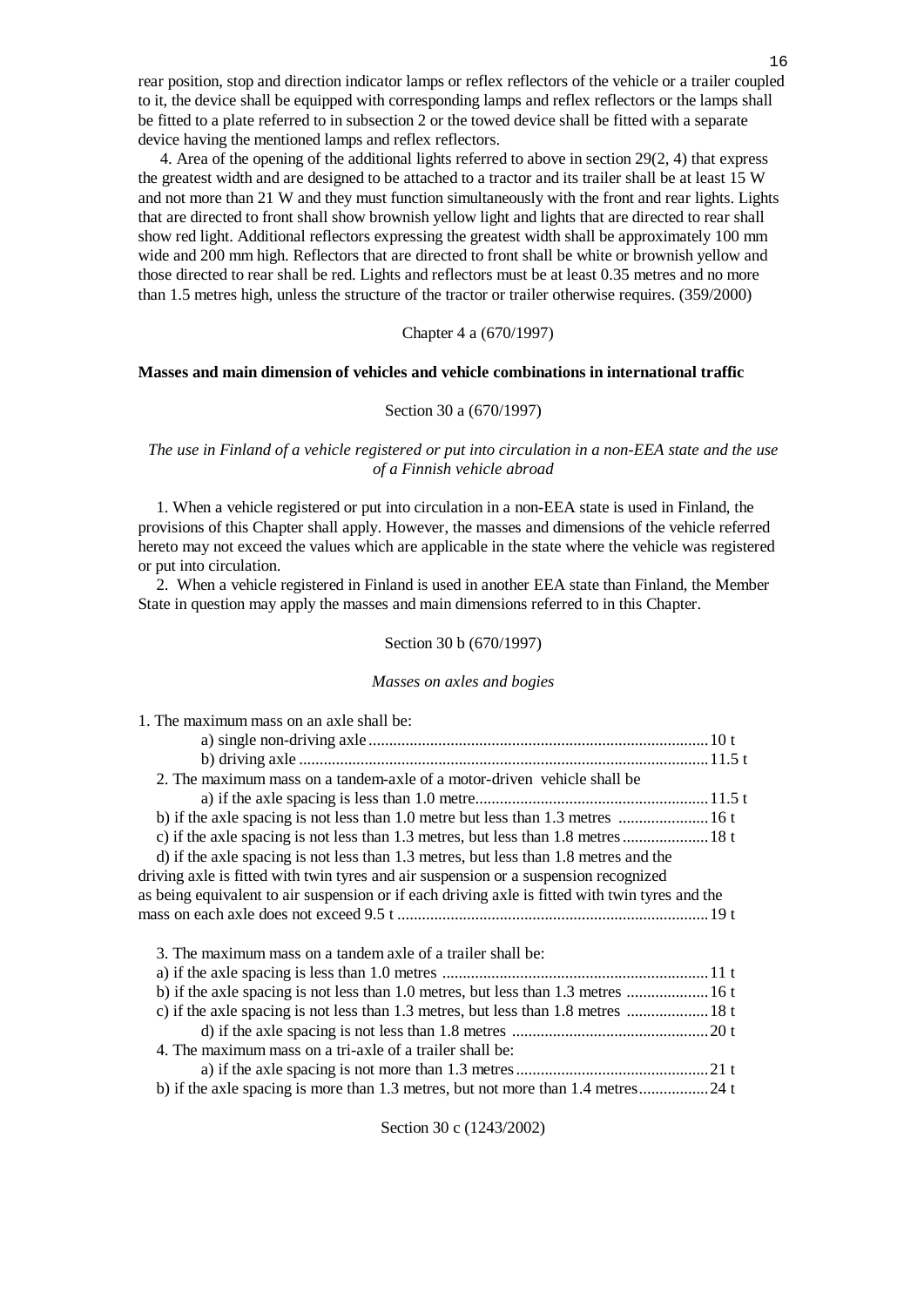# *Total mass of an automobile*

| 1. The maximum total mass of an automobile shall be:                                            |  |
|-------------------------------------------------------------------------------------------------|--|
|                                                                                                 |  |
|                                                                                                 |  |
| however, if the driving axle is fitted with twin tyres and air suspension                       |  |
| or a suspension recognized as being equivalent to air suspension or if each                     |  |
|                                                                                                 |  |
|                                                                                                 |  |
| d) four-axle automobile with two steering axles, if the driving axle is fitted                  |  |
| with twin tyres and air suspension or a suspension recognized as being equivalent               |  |
| to air suspension or if each driving axle is fitted with twin tyres and the mass on             |  |
|                                                                                                 |  |
| 2. The maximum total mass in tonnes of a four-axle automobile shall be, however, five times the |  |
| distance in metres between the foremost and rearmost axles of the automobile.                   |  |

# Section 30 d (670/1997)

# *Total mass of a trailer*

The maximum total mass of a trailer shall be:

# Section 30 e (1243/2002)

# *Total mass of a combination comprising an automobile and a trailer*

| 1. The maximum total mass of a combination comprising an automobile and trailer shall be:        |  |
|--------------------------------------------------------------------------------------------------|--|
| a) combination comprising a two-axle automobile and two-axle trailer 36 t                        |  |
| b) articulated vehicle comprising a two-axle automobile and two-axle semi-trailer,               |  |
| if the axle spacing of the semi-trailer is greater than 1.8 metres and the driving axle          |  |
| is fitted with twin tyres and air suspension or a suspension recognized as being                 |  |
|                                                                                                  |  |
|                                                                                                  |  |
| however, a three-axle automobile and a two- or three-axle semi-trailer carrying                  |  |
|                                                                                                  |  |
| 2. When a combination comprising an automobile and a trailer is used in international transport, |  |
| not less than 25 % of the total mass of the combination shall rest on driving $axle(s)$ .        |  |
|                                                                                                  |  |

# Section 30 f (1243/2002)

# *Length of an automobile, trailer and their combination*

| 1. The maximum length of a vehicle shall be:                                          |  |
|---------------------------------------------------------------------------------------|--|
|                                                                                       |  |
|                                                                                       |  |
|                                                                                       |  |
|                                                                                       |  |
|                                                                                       |  |
| d) semi-trailer measured from the vertical axis of the fifth wheel king pin to        |  |
|                                                                                       |  |
| measured horizontally from the vertical axis of the fifth wheel king pin to any point |  |
|                                                                                       |  |
|                                                                                       |  |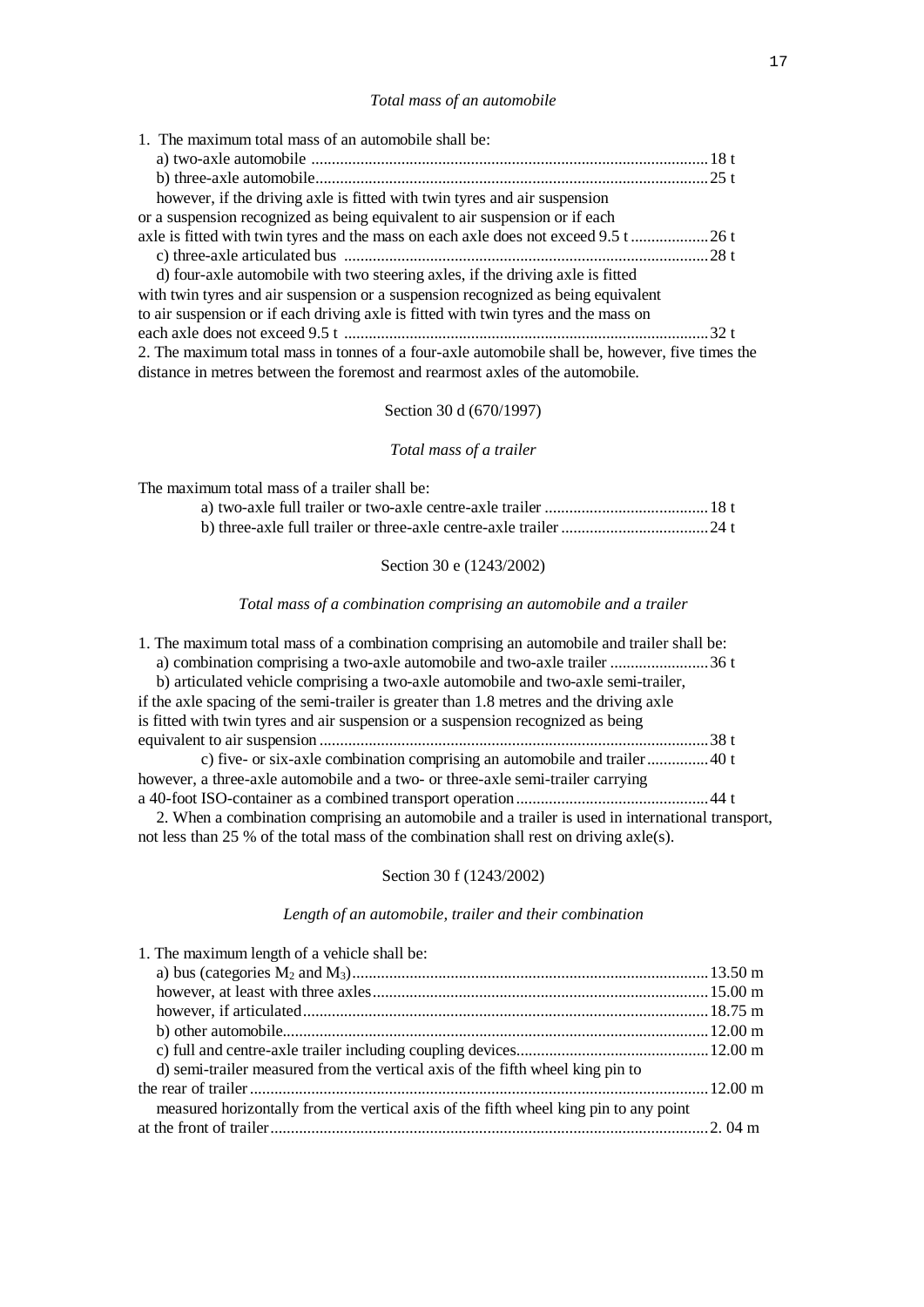| 2. The maximum length of a vehicle combination shall be:                                 |  |
|------------------------------------------------------------------------------------------|--|
|                                                                                          |  |
| b) a combination of an automobile and a full or centre-axle trailer  18.75 m             |  |
|                                                                                          |  |
| and the distance from the front of the loading area of the towing vehicle to the rear of |  |
|                                                                                          |  |

# Section 30 g (1243/2002)

#### *Other main dimensions*

1. The maximum height of an automobile and trailer shall be 4.00 metres.

2. The maximum width of a passenger car (category  $M<sub>1</sub>$ ) shall be 2.50 metres. The maximum width of other motor vehicles and trailers shall be 2.55 metres, however that of a conditioned vehicle shall be 2.60 metres. When a vehicle registered in Finland is used in another state, that state may require that conditioned vehicles shall carry an ATP certificate or ATP certification plate provided for in the Agreement (Finnish Treaty Series 48/1981) on the international carriage of perishable foodstuffs and on the special equipment to be used for such carriage.

 3. In the case of a combination comprising a towing vehicle and a full trailer, the distance between the rear axle of the automobile and the front axle of the trailer shall be not less than 3.00 metres.

## Section 30 h (1243/2002)

#### *Manoeuvrability of a vehicle combination*

A combination of an automobile and a trailer shall be able to turn within a swept circle having an outer radius of 12.50 m and an inner radius of at least 5.30 m.

## Chapter 5

## **Coupling of a power-driven vehicle and a towed vehicle**

#### Section 31 (326/2004)

## *General conditions concerning coupling of a towed vehicle*

 1. Subject to the provisions of this section, section 32(3) or section 35(4) only one towed vehicle at a time may be coupled to a power-driven vehicle.

 2. The distribution of masses in a vehicle combination shall be such that the coupling mass of the towed vehicle shall not exceed the maximum value prescribed in the coupling rules below.

 3.Excluding short transfer drives related to the loading and unloading of a vehicle the load of a trailer coupled to the rear of a semi-trailer may not result in a situation where the coupling mass of the trailer would exceed the mass of the semi-trailer combination towing it. Correspondingly, loading of another vehicle combination, excluding a semi-trailer combination, may not result in a mass of the trailer that would be more than twice the mass of the towing vehicle.

 4. The coupling devices between towed and towing vehicle used in a vehicle combination shall be appropriate and reliable and designed by the manufacturer of the vehicle and coupling devices for the use and load exerted to it.

 5. A power-driven vehicle and a towed vehicle coupled to it shall be suitable for coupling to each other by virtue of their width, length and other coupling dimensions, braking systems, electrical systems and other coupling devices.

 6. In the case of trailer transport of passengers viewing sights and public events, two or more trailers may be coupled to an automobile or a tractor. Maximum length of such vehicle combination may not exceed 25.25 meters and the combined coupling mass of trailers may not be more than three times the mass of the towing vehicle.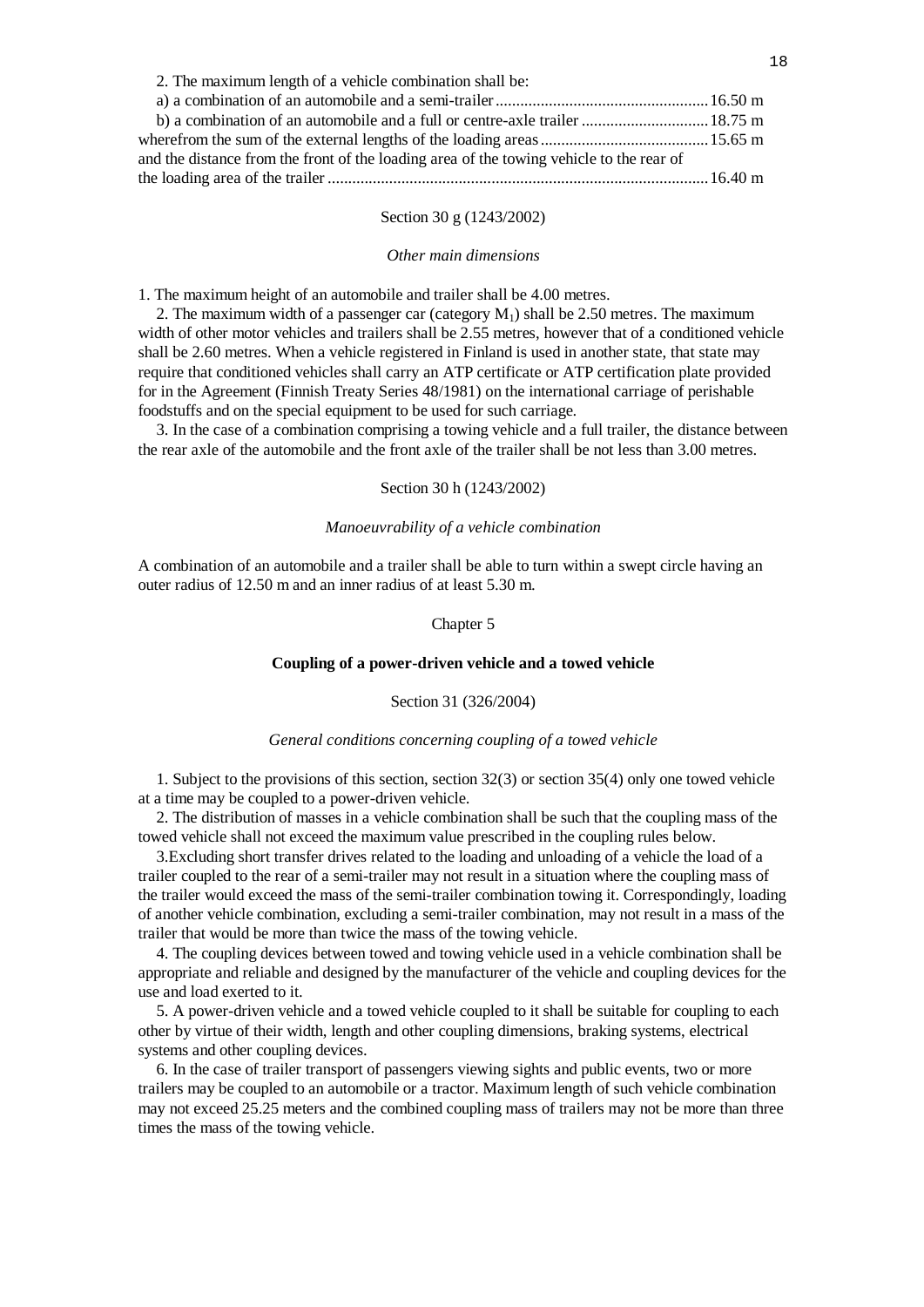#### Section 32 (670/1997)

#### *Towed vehicles to be coupled to a motor vehicle*

1. A centre-axle trailer of category  $O_1$  or  $O_2$  or equivalent towed device may be coupled to a passenger car and light commercial vehicle (category  $M_1$  and  $N_1$ ) as well as a specialized vehicle.

2. A centre-axle trailer or two-axle full trailer may be coupled to a bus and coach (category  $M_2$ ) and  $M_3$ ).

 3. If the length of a combination is not more than 22.00 m, a semi-trailer, centre-axle trailer, full trailer or a towed machine may be coupled to a lorry (categories  $N_2$  and  $N_3$ ). If the length of a combination exceeds 22.00 m, a full trailer, a semi-trailer coupled to a dolly, a semi-trailer coupled to another semi-trailer or a semi-trailer and a centre-axle trailer coupled to it may be coupled to the lorry. In the case of a combination having a fixed structure of more than 22.00 m long, the towing vehicle, dolly if fitted and trailers shall be equipped with anti-locking brakes. A semi-trailer with a bogie construction coupled to a dolly shall be fitted with not less than two non-steered axles. (533/2004)

#### Section 32 a (821/2003)

#### *Coupling mass of towed vehicle*

 The coupling mass of a towed vehicle shall not be more than the lowest of the following values: a) the technically permissible maximum towable mass based on the construction and performance of the vehicle and the strength of the mechanical coupling device;

 b) if the towed vehicle is not equipped with service brakes, half of the unladen mass of the towing vehicle, however not more than 0.75 tonnes, or in the case of a towed equipment not more than half of the actual total mass of the towing vehicle of category  $N_2$  or  $N_3$ ;

 c) if a towed vehicle, which is coupled to an automobile having a registration/in-service maximum permissible mass of not more than 3.5 tonnes, is equipped with inertia brakes (overrun brakes), the registration/in-service maximum permissible total mass of the towing vehicle, or if the towing vehicle is of categories  $M_1G$  or  $N_1G$ , 1.5 times the registration/in-service maximum permissible mass of the towing vehicle, however, not more than 3.5 tonnes;

 d) if a trailer, which is coupled to an automobile having a registration/in-service maximum permissible mass of more than 3.5 tonnes, is equipped with inertia (overrun brakes), 3.5 tonnes;

 e) if a towed vehicle other than a semi-trailer or a comparable towed device, which is coupled to an automobile, is equipped with a continuous braking system, 1.5 times the registration/in-service maximum permissible mass of the towing vehicle; and

 f) if trailer(s) is/are coupled to an automobile having a registration/in-service maximum permissible mass of more than 3.5 tonnes and thus forming a combination of more than 22.00 metres, measured without a load, 2.5 times the registration/in-service maximum permissible mass of the towing vehicle.

#### Section 33 (487/2009)

#### *Coupling of a motor vehicle and trailer*

A motor vehicle intended to be coupled to a trailer shall be fitted with a rear-view mirror on each side of the bodywork. When a trailer is coupled to a motor vehicle, it shall be ensured that:

 a) the rear of motor vehicle and the trailer structures, or the rear of the first trailer and the front of the second trailer are not in contact with each other during normal driving operations;

 b) the rear-view mirrors of motor vehicle are so adjusted or such auxiliary mirrors have been attached that the driver has a clear field of visibility to the sides of motor vehicle and trailer(s) and he can observe other traffic coming from behind. Instead of a rear-view mirror, other devices for indirect vision may also be used;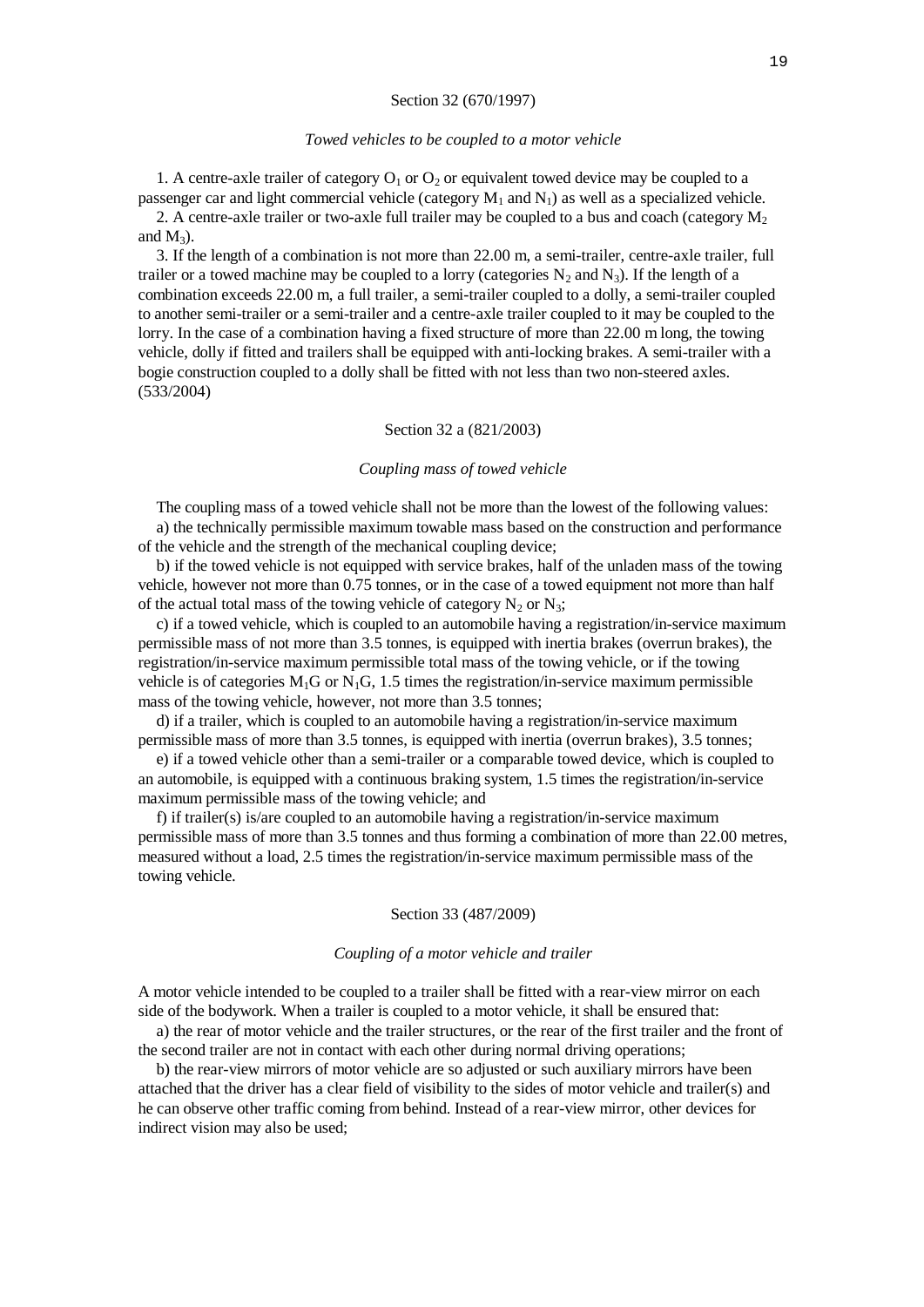c) the brakes, lights and reflex reflectors of trailer(s) operate in accordance with the provisions; and

 d) the pneumatic brakes of motor vehicle and trailer(s) have been adjusted to be compatible with each other in accordance with the provisions.

## Section 34 (291/1998)

### *Coupling of a trailer to two- or three-wheeled vehicles or to quadricycles comparable to them*

1. A motorcycle, moped, a three-wheel vehicle, a quadricycle or a light quadricycle may be coupled to a single-axle trailer with a total mass not exceeding the mass permitted by the manufacturer. The connected mass may, however, not be more than one half of the unladen mass of the towing vehicle. The maximum permissible width of the trailer is 1.50 metres. (1243/2002)

 2. A cycle may be coupled to a single-axle trailer with a width not exceeding 1.25 metres and a connected mass not exceeding 50 kilograms.

## Section 35

#### *Coupling of towed vehicles to an agricultural tractor*

1. An agricultural tractor may be coupled to a towed vehicle, whose connected mass is:

 a) not more than twice the unladen mass of the agricultural tractor, if the conditions referred to in subsections b-c are not complied with;

 b) not more than 2.6 times the unladen mass of the agricultural tractor, if a vertical force of not less than 15 per cent of the connected mass of the towed vehicle is transmitted to the coupling hook or if the agricultural tractor is equipped with a braking system by the use of which alone a deceleration of 3.5 m/s<sup>2</sup> is achieved as equipped with the greatest additional weights referred to in subsection 3; or

 c) not more than 3 times the unladen mass of an agricultural tractor, if the trailer is equipped with brakes controlled by the brake pedal of the agricultural tractor.

 2. The connected mass of a towed vehicle coupled to a tractor other than a traffic tractor must not exceed 10 tonnes within the limits provided for in subsection 1. This limitation shall not anyhow apply to the transports referred to in section 17 a of the Motor Vehicle Tax Act.

 3. When defining the connected mass of a towed vehicle coupled to an agricultural tractor, the unladen mass of an agricultural tractor may include the additional weights and structures which are fitted in accordance with the recommendations of the manufacturer, however not more than one third of the registered unladen mass of the agricultural tractor.

 4. A trailer coupled to an agricultural tractor may be coupled to a trailer with smaller connected mass or a corresponding towed vehicle used for agriculture. The combined connected mass of trailers or the trailer and the towed device may not exceed the mass referred to in subsection 1 and defined by the construction of the foremost trailer. (531/1993)

 5. An agricultural tractor which is intended to be steered by a walking person may be coupled to a trailer provided that the agricultural tractor or its trailer is fitted with brakes, which are intended for the use of the driver. The provisions on the total mass of a trailer of an agricultural tractor shall apply to the loading of a trailer.

 6. A load-carrying tractor, which is equipped with centre pivot steering, must not be coupled to a towed vehicle.

## Section 36

## *Coupling of a towed vehicle to a power-driven work machine and an off road vehicle*

 1. A power-driven work machine may only be coupled to a towed vehicle, caravan or similar towable device intended for the carriage of the fuels and lubricants and equipment related to the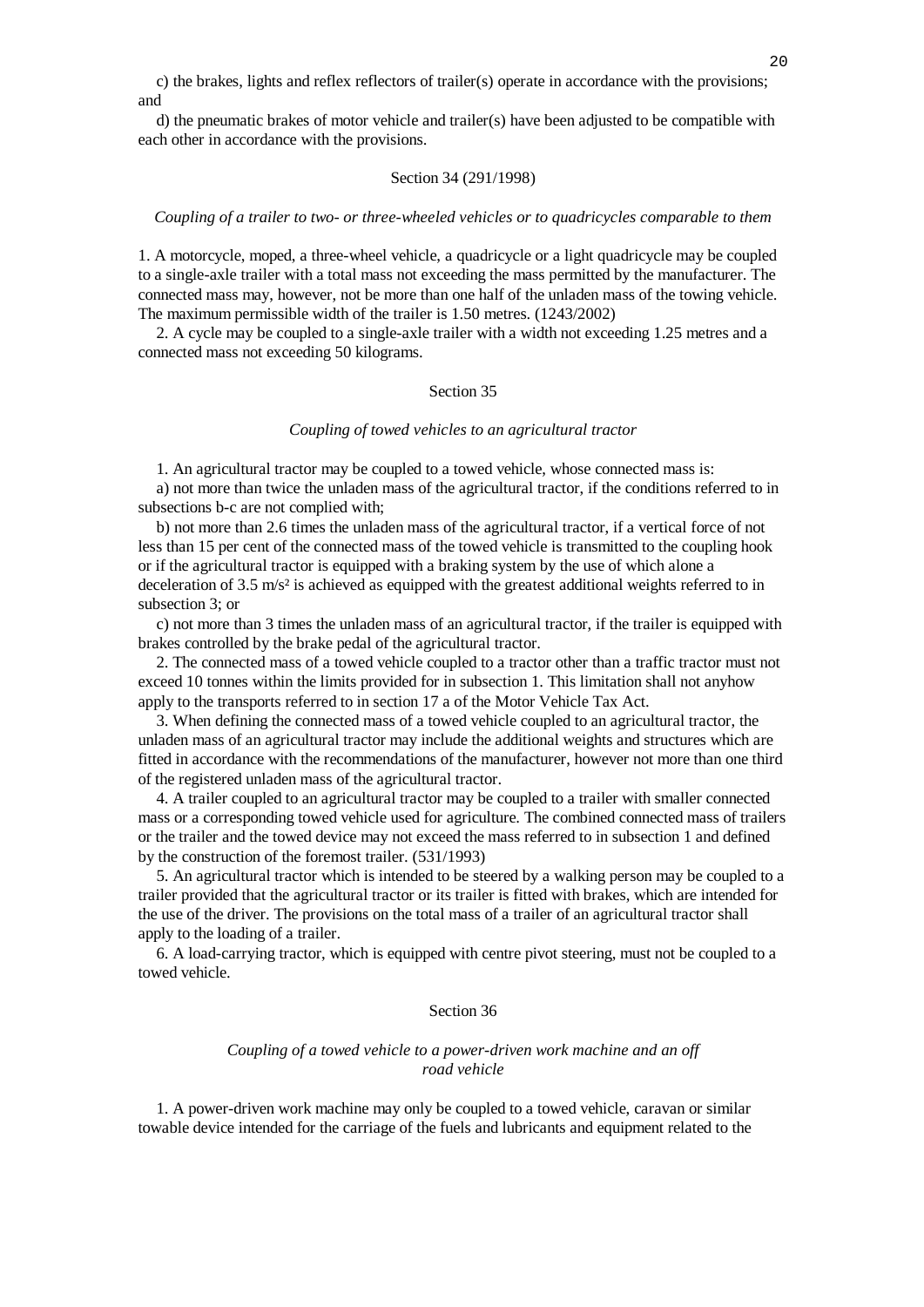work. The connected mass of a towed vehicle must not be greater than the unladen mass of the power-driven work machine. (531/1993)

 2. When a power-driven work machine, which is operated as a terminal tractor, is used in a harbour or a terminal area for transferring laden and unladen trailers or containers, it may be coupled to a towed device the connected mass of which is not more than 1.5 times the total mass of the terminal tractor. The total mass of a terminal tractor is calculated by adding to the unladen mass of the terminal tractor the proportion of the mass of the trailer which is transmitted from the trailer to the terminal tractor.

 3. An off road vehicle may be coupled to a trailer whose connected mass is not more than 1.5 times the unladen mass of the off road vehicle.

### Chapter 6

## **Loading of vehicles**

# Section 37

#### *General provisions on loading of vehicles*

 1. The goods and persons shall be so located in a vehicle that they do not obstruct the driver's field of vision or disturb the driving and so that a lamp, a reflex reflector or a plate prescribed for the vehicle is not masked.

 2. Goods compartment of a motor-powered vehicle and goods compartment of a towed vehicle coupled to a motor-powered vehicle may not be used for other types of carriage of persons than those provided for in this Chapter. (775/1995)

## Section 38 (289/2006)

#### *Carriage of persons by an automobile*

 1. In addition to the driver, an automobile may be used for the carriage of no more passengers than the number of seating and standing places entered in the register. The driver and passengers shall use the seating and standing places complying with the relevant requirements.

2. In a bus used for scheduled traffic and purchased services (category  $M_2$  and  $M_3$ ) the number of passengers that has been entered in the register with the driver included may temporarily be exceeded by 30 per cent. However, the seat beside the driver's seat and all seating places fitted with safety belts may have not more than the number of passengers entered in the register.

## Section 39 (791/2005)

# *Carriage of persons by two-wheel and three-wheel vehicles and quadricycles comparable to them*

1. A motorcycle, which is not equipped with a side car (category  $L_{3e}$ ), may be used for the carriage of not more than one passenger on the condition that a suitable seat and foot support are provided for the passenger. A motorcycle equipped with a side car (category  $L_{4e}$ ) may be used for the carriage of not more than two passengers.

2. A two-wheel moped (category  $L_{1e}$ ) may be used for the carriage of one passenger using a passenger's seat, if the vehicle is entered in the registration certificate as one intended for the carriage of passengers. It may also be used for the carriage of a child of not more than ten years of age, on the condition that the moped is equipped with an appropriate seat and leg protection for the child.

3. A three-wheel moped (category  $L_{2e}$ ), a three-wheel vehicle (category  $L_{5e}$ ), a light quadricycle (category  $L_{6e}$ ) and a quadricycle (category  $L_{7e}$ ) may not be used for the carriage of more than the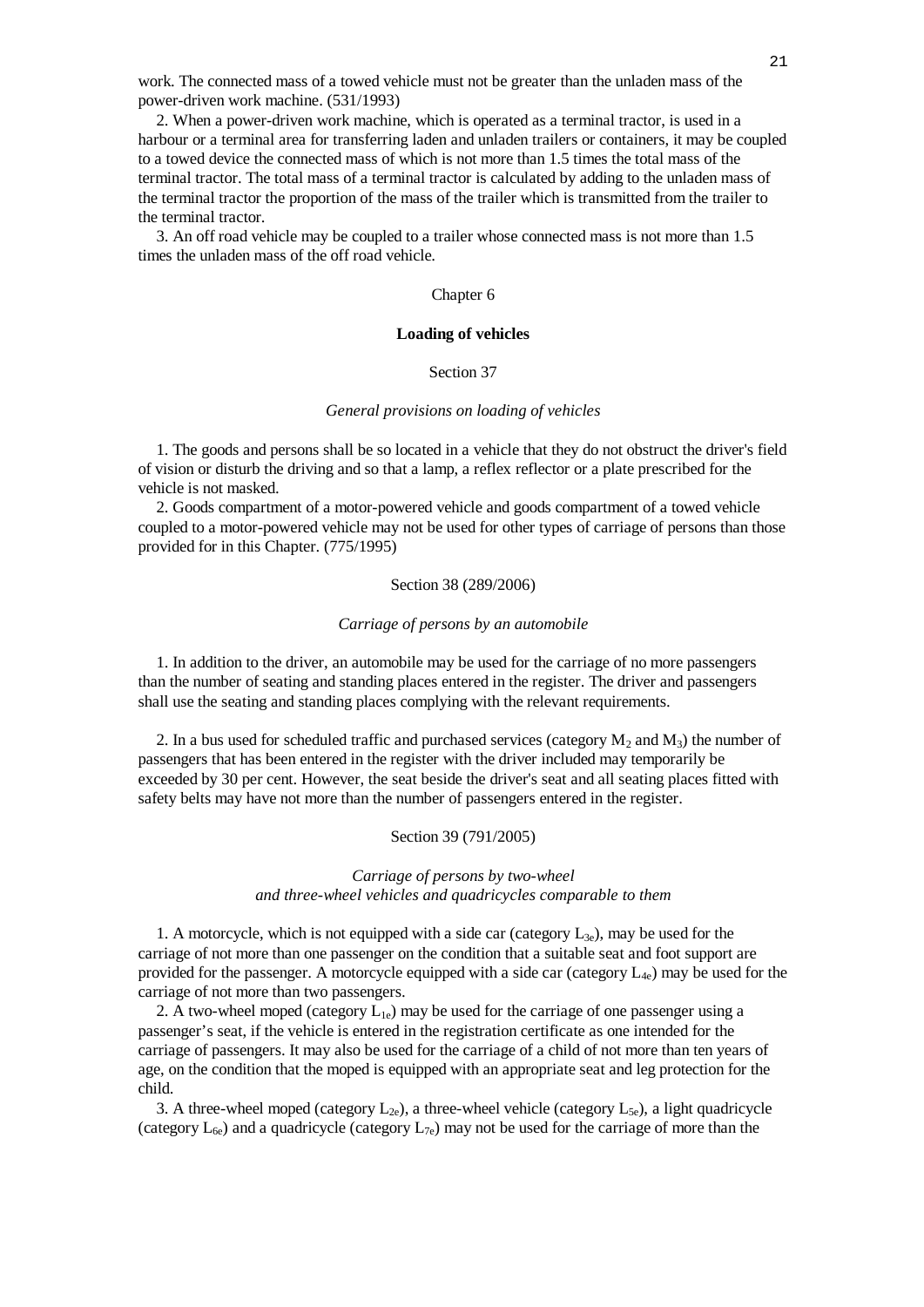number of passengers entered in the register.

4. In a three-wheel moped (category  $L_{2e}$ ) meant for passenger carriage and in a three-wheel vehicle (category  $L_{5e}$ ) the aggregate mass of the driver, passengers and goods may not exceed 300 kg and in the case of a quadricycle (category  $L_{6e}$ ) or a light quadricycle (category  $L_{7e}$ ) 200 kg.

## Section 40 (791/2005)

#### *Carriage of passengers by an agricultural tractor and a power-driven work machine*

 1. An agricultural tractor or a power-driven work machine may be used for the carriage of not more than two persons in addition to the driver, if safe and fixed seats, which comply with the provisions of Council Directive 76/763/EEC, are provided for them. These persons must not obstruct the driver's field of vision or otherwise disturb the steering of the vehicle.

 2. Notwithstanding the provisions of subsection 1 an agricultural tractor or a power-driven work machine equipped with a closed cabin may be used for the carriage of a child, if the vehicle is equipped with a child safety seat or other safety equipment adapted to the child's height and weight. The seat must be reliably attached to the vehicle, and the agricultural tractor or the safety equipment shall have at least a three-point safety belt. There shall be at least 800 mm of free space above the child's seat measured from the surface of the seating part of an unladen seat.

## Section 41

## *Carriage of persons by an off road vehicle*

 1. The provisions of section 37 on the carriage of persons by a motorcycle shall apply, where appropriate, to the carriage of persons by a snowmobile.

 2. In the case of the carriage of persons by an off road vehicle other than a snowmobile the provisions on the carriage of persons by an automobile constructed for the equivalent purpose shall be applicable.

## Section 42

#### *Carriage of persons by a cycle*

1. A cycle must not be used for the carriage of more persons than it is constructed for.

 2. A two-wheeled cycle may be used by a person at the age of 15 years or more for the carriage of one child at the age of eight years or less and by a person at the age of 18 years or more for the carriage of two children at the age of six years or less. The carriage of a child by a cycle is permissible only if a suitable seat and appropriate protection for the legs of the child are provided. When two children are carried by a cycle, it shall be fitted with two separate braking devices.

# Section 43 (1243/2002)

## *Carriage of persons in the goods compartment of a lorry or a light commercial vehicle*

 1. The goods compartment and a platform of a lorry and a light commercial vehicle (category N) may be used for the carriage of passengers, if the compartment or the platform is equipped with seats or benches.

2. A lorry (categories  $N_2$  and  $N_3$ ), whose loading platform does not have seats or benches, may be used for the carriage of persons during the traditional celebration on the last day of school or other similar events provided that the driver has at least two years of experience as an employed lorry driver or as a licensed transport operator.

 3. The goods compartment of a lorry and a light commercial vehicle (categories N), which is not fitted with seats or benches, may be used for the carriage of helping persons necessary for loading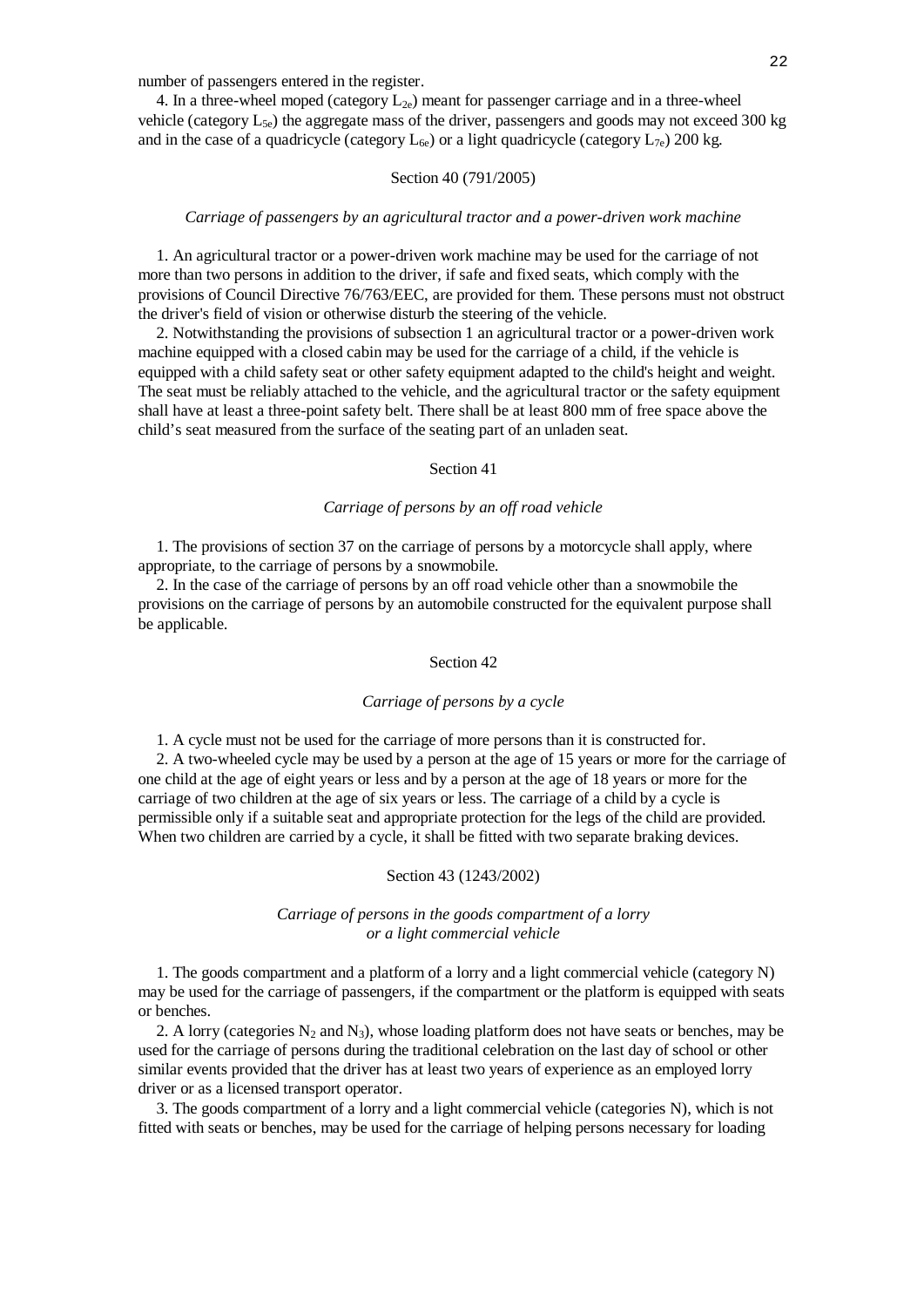and unloading to the destination and back.

 4. Without prejudice to section 57 of the Road Traffic Act, a lorry and a light commercial vehicle shall not be used for other passenger carriages than those referred to in this section. However, the driver of such a vehicle has in pitiable cases the right to offer persons by the side of the road a ride provided that the carriage can be made safely.

## Section 44

#### *Carriage of persons in the goods compartment of a trailer*

 1. A semi-trailer may be used for the carriage of persons in accordance with the provisions of section 43(2), where applicable.

 1 a. A trailer of an automobile or a tractor may be used for carriage of persons viewing sights or public events on a route approved by the police with the precondition, that the trailer has been equipped with construction and equipment suitable for passenger transport. Highest permissible driving speed of the transport is 25 km/h. When transporting persons with a semitrailer or two or more trailers coupled to each other, the driver of the towing vehicle shall have a driver's licence authorizing driving of a vehicle combination of category DE. (775/1995)

 2. An agricultural trailer may be used for the carriage of own workers who are necessary for loading and unloading the trailer to and from the destination provided that the carriage can be made safely.

 3. The trailer of a snowmobile may be used for the carriage of persons on snowmobile routes. However, the trailer must not be used for the carriage of persons when a snowmobile is driven on a road other than a snowmobile route or when crossing a road.

 3 a. A person at least 15 years of age may carry a child not older than 10 years by cycle trailer and a person at least 18 years of age two children not older than 6 years. The carriage of a child in a cycle trailer is, however, allowed only if the trailer is equipped with a appropriate seat, structure and safety equipment to restrain the child to touch the movable parts of the trailer or the road. The cycle shall be equipped with two separate brakes. (356/1996)

 4. A trailer must not be used for the carriage of persons other than those referred to in this section. (356/1996)

#### Section 45 (291/1998)

## *Carriage of goods*

 1. A vehicle must not be loaded in such a way that the load projects in the lateral direction beyond the bodywork or loading space of the vehicle. When the vehicle does not have a load container, the load in the loading space must not project beyond the vehicle width measured at the front axle by not more than 0.35 metres. The restrictions of this subsection shall not, however, apply to the carriage of a boat. (487/2009)

 2. The load may not project, within the limits of the maximum permissible length of a vehicle or vehicle combination on the road, more than one metre at the front and more than two metres at the rear beyond the outermost part of the vehicle.

3. In the case of a passenger car (category  $M_1$ ) the mass of the goods on the roof may within the limits of the maximum permissible total mass of the automobile be not more than 10 per cent of the unladen mass of the automobile.

 4. A two-wheel cycle may be used for the carriage of goods weighing not more than 50 kg. A cycle having at least three wheels may be used for the carriage of goods weighing not more than 100 kg. A three-wheel moped (category  $L_{2e}$ ) meant for the carriage of goods may be used for the carriage of goods weighing not more than 300 kg and a light quadricycle (category  $L_{6e}$ ) for the carriage of goods weighing not more than 200 kg. A three-wheel vehicle (category  $L_{5e}$ ) may be used for the carriage of goods weighing not more than 1,500 kg and a quadricycle (category  $L_{7e}$ ) for the carriage of goods weighing not more than 1000 kg. (1243/2002)

5. A power-driven work machine, with the exception of transports by a trailer referred to in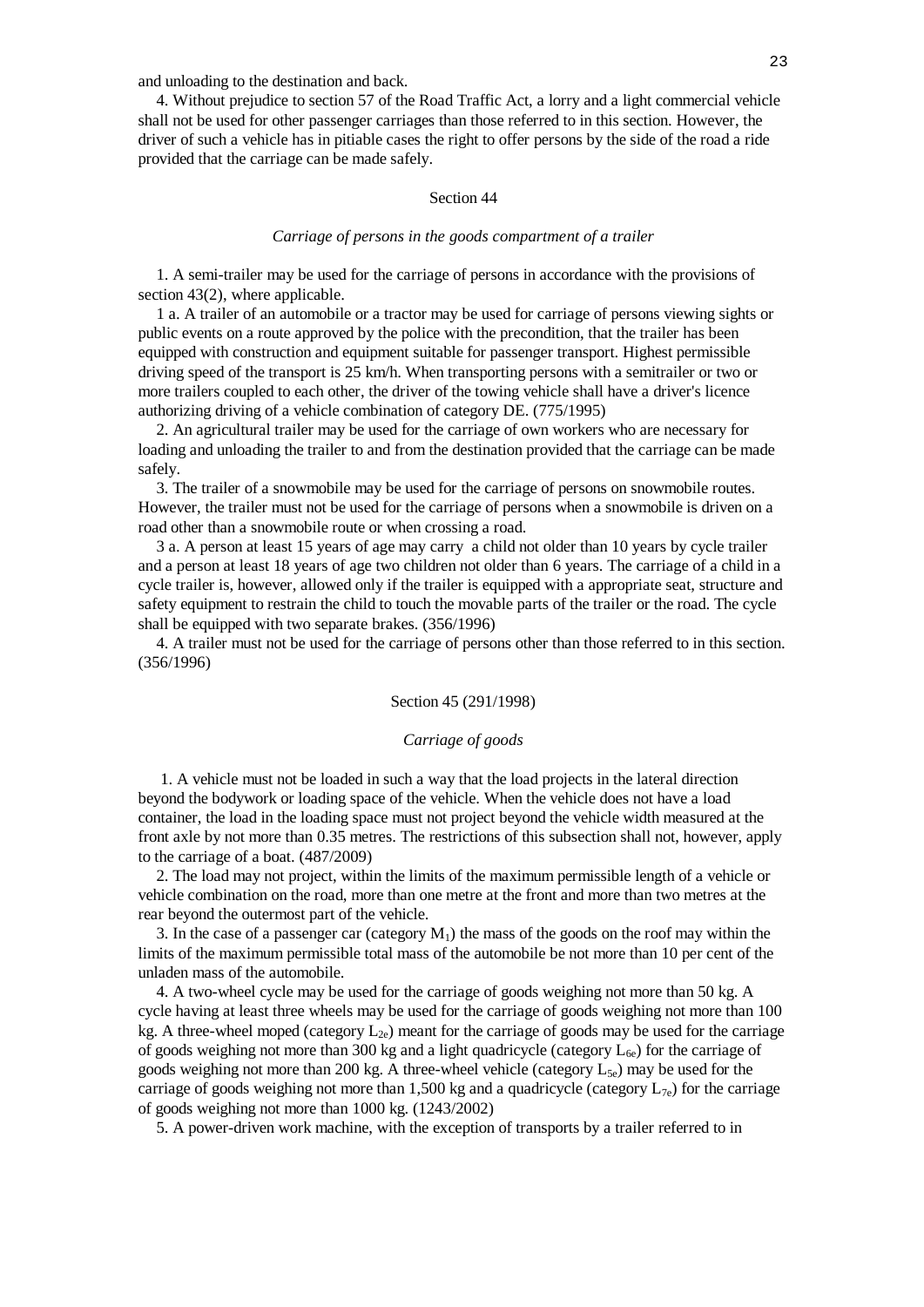section 36(1), shall not be used for the transports other than those performed in the workplace itself and those relating to the actual purpose of the vehicle.

## Section 46 (670/1997)

#### *Placing of a load*

 1. The load shall be as low as possible, uniform entity. The centre of gravity of the load shall be situated as low as possible and as close to the longitudinal median plane of the vehicle as possible.

 2. The load shall, if possible, be supported against the front face of the goods compartment. The sharp parts in the load shall be pointed rearwards.

 3. A centre-axle trailer, which is coupled to a towing vehicle having a registration/in-service maximum permissible mass of more than 3.5 tonnes, shall be laden so that not more than the lower of the following values rests vertically on the towing vehicle or trailer: either 10 % of the coupling mass of trailer or 1000 kg. A centre-axle trailer, which is coupled to a towing vehicle having a registration/in-service maximum permissible mass of not more than 3.5 tonnes, shall be laden so that not more than the higher of the following values rests vertically on the towing vehicle: either 4 % of the coupling mass of the trailer or 25 kg.

 4. A vertical load on a towing vehicle or towing trailer may not, however, exceed the value permitted for motor vehicle, trailer or towing device, whichever is lower.

#### Section 47

#### *Securing the load*

 1. The load must not move in the loading space in such a way that it might have a negative effect on the use of vehicle from the viewpoint of traffic safety. The load must not move essentially in relation to the loading space when a forward force corresponding to the acceleration of 10 m/s² and a sideward or rearward force corresponding to the acceleration of  $5 \text{ m/s}^2$  is applied to the load.

 2. The load shall be supported, bound, locked or covered in order to secure the load. When defining the securing strength of the load, the retention capacity provided by friction may be taken into account.

 3. The load shall be protected by a tarpaulin if there is a danger that the load raises dust or is blown off on to the road due to the driving draught.

#### Section 48

#### *Binding of the load*

 1. The binding device which prevents the load from shifting forwards shall be as horizontal as possible and it must not, without a special reason, form an angle of more than  $60^\circ$  in relation to the horizontal plane. The binding device must not be placed against a sharp edge of the vehicle or the load.

 2. The binding devices shall be sufficiently taut and the tautness shall be checked if necessary during the transport. If a single binding or attachment point comes loose, is damaged or slackens, it must not impair other bindings of the load. The tightening equipment of the binding device shall be placed in such a way that it does not increase the vehicle width.

 3. When timber or other similar long items are carried, they shall be anchored direct to the chassis or loading space of the vehicle by means of at least one binding. When the nominal length of carried goods exceeds three meters, at least two bindings shall be used. When the carried goods or bundle of items is supported against side pillars, they shall rest against at least two side pillars on the same side.

 4. A container which cannot be locked by means of twistlocks shall be bound with at least four bindings to the upper corner castings and, if necessary, they shall be supported against the loading space.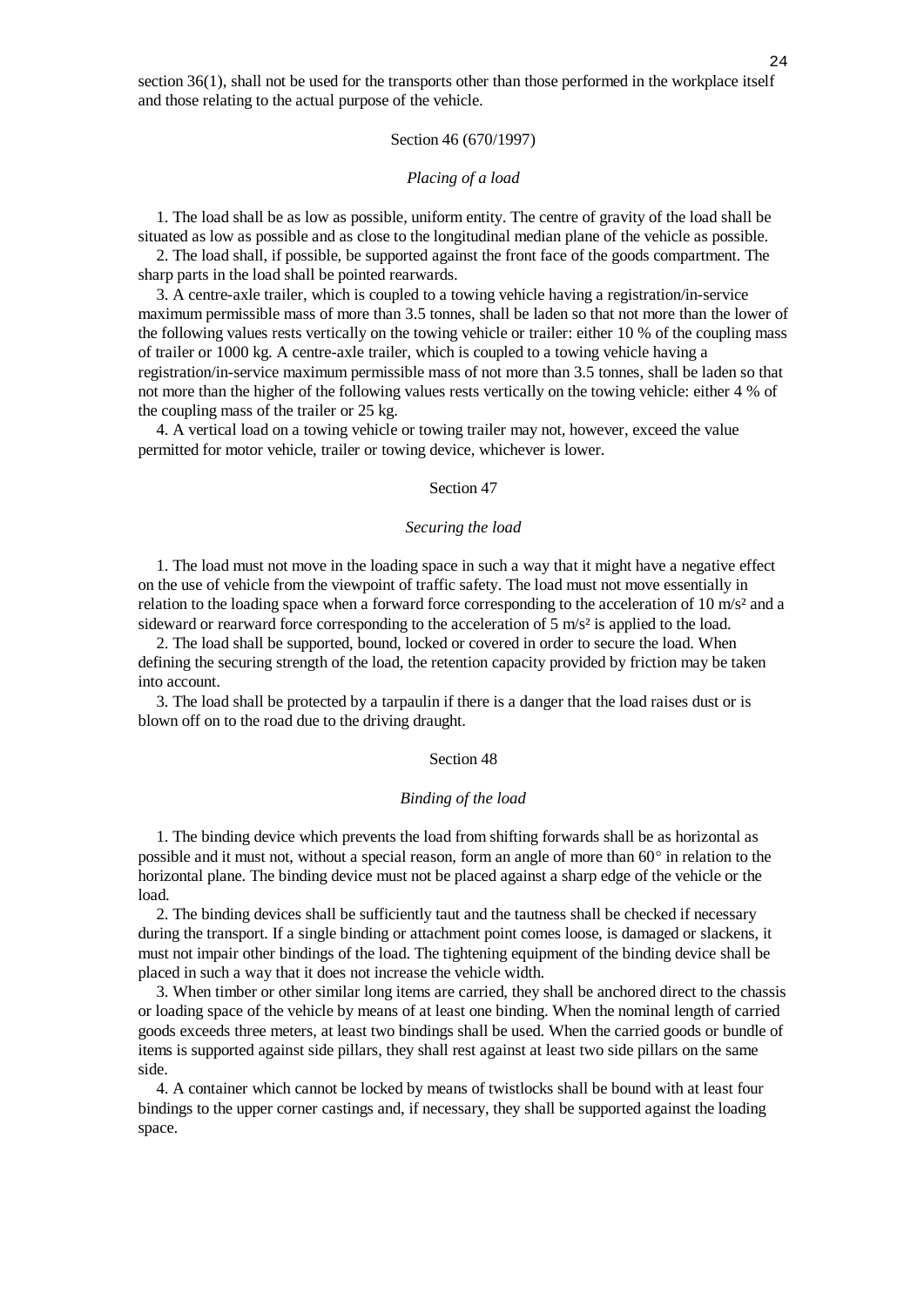## Section 49

strength.

#### *Marking of the load*

 1. When the load projects beyond the extreme dimension of the vehicle at the front or one meter beyond the extreme dimension of the vehicle at the rear, the outermost point shall be marked clearly. A red or red and yellow flag of not less than 300 \* 300 millimetres shall be used for this purpose.

 2. During the dark or dim hours or when the weather conditions or equivalent reasons so require a forward-facing lamp emitting white light and a white reflex reflector at the front and a rearwardfacing lamp emitting red light and a red reflex reflector at the rear shall be used for the marking of the protrusion of load.

#### Chapter 7

#### **Use of certain lamps (791/2005)**

## Section 50

#### *Taxi lamp*

1. When a passenger car (category  $M_1$ ) used for a passenger charter transport requiring permit is used for the carriage of school children the identification lamp may be covered by a blister, which indicates the school children transportation.

 2. The identification lamp shall be removed or covered when the automobile is not used for the traffic referred to in subsection 1.

 3. The identification lamp may be removed when the automobile is used for the purposes of a certain client in accordance with the agreement made with him. In this case the agreement or a copy thereof shall be kept in the automobile during the driving. When the identification lamp is removed, the car shall not in accordance with the provisions of the Road Traffic Decree be considered as a taxi. When the identification lamp is removed, the car may not be used for the carriage other customers than those of the client's customers.

## Section 51

#### *Use of some other lamps*

 1. The warning lamp of an emergency vehicle may be switched on only when the vehicle is in urgent duty or when it is otherwise necessary to warn other traffic.

 2. The warning lamp of a breakdown vehicle shall be switched on even in daylight, when the breakdown vehicle is used for lifting a vehicle on the road or drawing it across the road in such a way that it can constitute a danger to other traffic. When a breakdown vehicle is driven to the site of an accident and when a vehicle is towed away from there, the warning lamp must not be switched on unless it is necessary in the event of a special reason to warn other traffic.

 3. When a vehicle other than a breakdown vehicle, a vehicle performing a special transport or its warning vehicle is fitted with an amber warning lamp emitting revolving or blinking light, it may be switched on only when the vehicle is driven or parked in a different way from that provided for in the traffic rules or when the vehicle width or length can constitute a danger to other traffic.

 4. The working and auxiliary lamps fitted to an automobile of category N must not be switched on during driving on the road. This prohibition is not applicable while working on the road.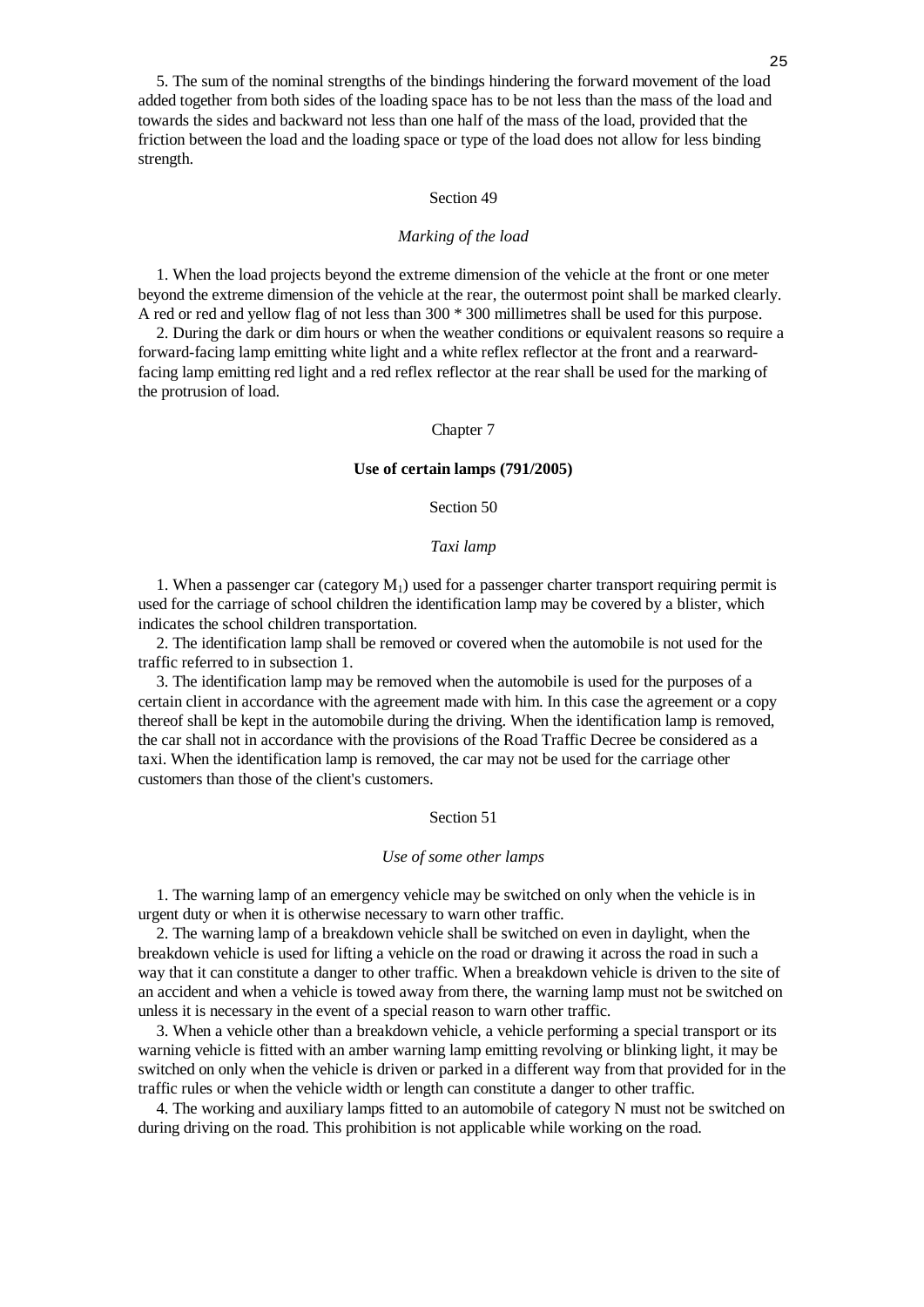5. In case of a lorry used for towing a trailer the identification lamp approved for the trailer may be used only when the trailer is coupled to the lorry. (531/1993)

26

 6. The lamps referred to in this section must not be used, if a necessity referred to in this section does not exist.

## Section 51a (791/2005)

#### *Slow vehicle sign*

1. When a three-wheel moped (category  $L_{2e}$ ), or a light quadricycle (category  $L_{6e}$ ) with a width of more than 1.00 metres, or an agricultural tractor or a power-driven work machine with a mass of more than 0.5 tonnes, is driven on the road, it shall have a slow vehicle sign.

 2. A slow vehicle sign is not required of a vehicle that is coupled to a trailer with a slow vehicle sign or of a vehicle that is registered abroad.

 3. Provisions on the slow vehicle sign and its fitting are issued in and by virtue of the Vehicles Act.

#### Chapter 8

### **Miscellaneous provisions**

# Section 52 (1227/2011)

# *Approval of a vehicle and vehicle combination to be entered into use by way of derogation from the provisions of this Decree*

 The Finnish Transport Safety Agency may grant an individual vehicle or a vehicle combination a derogation from the provisions of sections 20, 21 and 23-26 if this is deemed necessary for the purpose of testing new technology, for product development or on some other special grounds, provided that such derogation neither endangers road safety nor distorts competition. A derogation may be granted on a temporary basis, and conditions may be attached to it.

Section 53 (1227/2011)

## *Other derogations*

 1. The Finnish Transport Safety Agency may, on special grounds, grant a derogation from the provision of section  $16(2)$ , section  $17(1)$  and section  $18(2)$  on the permissible or required period of use of winter tyres and studded tyres.

 2. The Finnish Transport Safety Agency may grant a derogation from the provision of section 17(5) on the protrusion of studs to a vehicle participating in rally contests.

 3. The Finnish Transport Safety Agency may grant a derogation from the provision of section 37(2) for the purposes of film making or research work.

## Section 54

#### *Appeal*

 1. Provisions on appeal against a decision issued by an administrative authority under this Decree are laid down in the Administrative Judicial Procedure Act (586/1996). (1227/2011).

 2. The decision or provision adopted pursuant to this Decree shall be observed even if it has not become legally valid, if the appeal authority does not prescribe otherwise.

## Section 55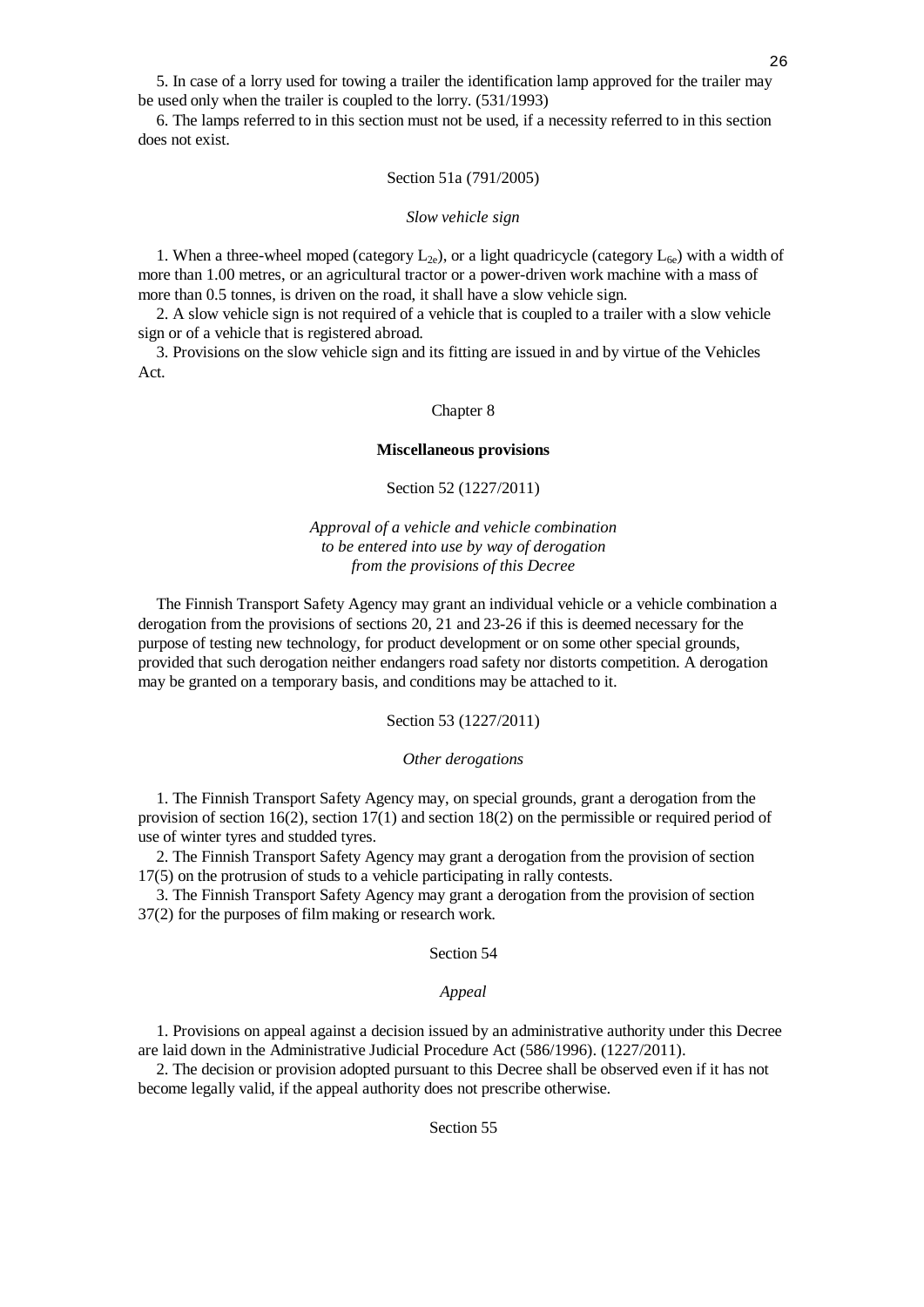#### *Punishments*

A person who violates this Decree shall be punished as provided for in the Road Traffic Act.

## Chapter 9

# **Implementation provisions**

Section 56

#### *Implementation*

This Decree shall enter into force on 1 January 1993.

Section 57 (1453/1992)

#### *Transitional provisions*

 1. The provisions referred to in section 5 of the Decree on prohibition of idling shall apply to emergency vehicles and motor vehicles in traffic which requires permit on 1 October 1995 and onwards.

2. The provisions referred to in section  $21(1)(e)$  on limitation of the total mass of a four axle automobile and subsection 2 on limitation of the mass dependable on the axle distance of a four axle automobile, shall apply to an automobile which has the initial entry into service on 1 January 1994 or later. An automobile which enters into service prior to the date mentioned above shall meet the requirements concerning the total mass of a power-driven vehicle dependable on the distance of the extreme axles, which were in force when this decree entered into force.

 3. A vehicle which has been approved to be put into service prior to the implementation of this Decree, or if a separate approval is not required, a vehicle which has already been used in the traffic, may still be used in the traffic subject to the provisions and regulations in force prior to the implementation of this Decree or to the provisions of this Decree. (1453/1992)

The implementing provisions of Decree 18 December 1992/1453 read as follows: *This Decree enters into force on 1 January 1993.*

The implementing provisions of Decree 18 June 1993/531 read as follows: *This Decree enters into force on 1 July 1993.*

The implementing provisions of Decree 24 September 1993/839 read as follows: *This Decree enters into force on 1 October 1993.*

The implementing provisions of Decree 12 November 1993/955 read as follows: *This Decree enters into force on 1 December 1993.*

The implementing provisions of Decree 26 November 1993/1042 read as follows: *This Decree enters into force on 1 October 1993.*

The implementing provisions of Decree 22 December 1993/1570 read as follows: *This Decree enters into force on 1 January 1994. Annex XIII to the EEA Agreement: Council Regulations (85/3820/EEC) and (85/3821/EEC)*

The implementing provisions of Decree 28 June 1994/573 read as follows: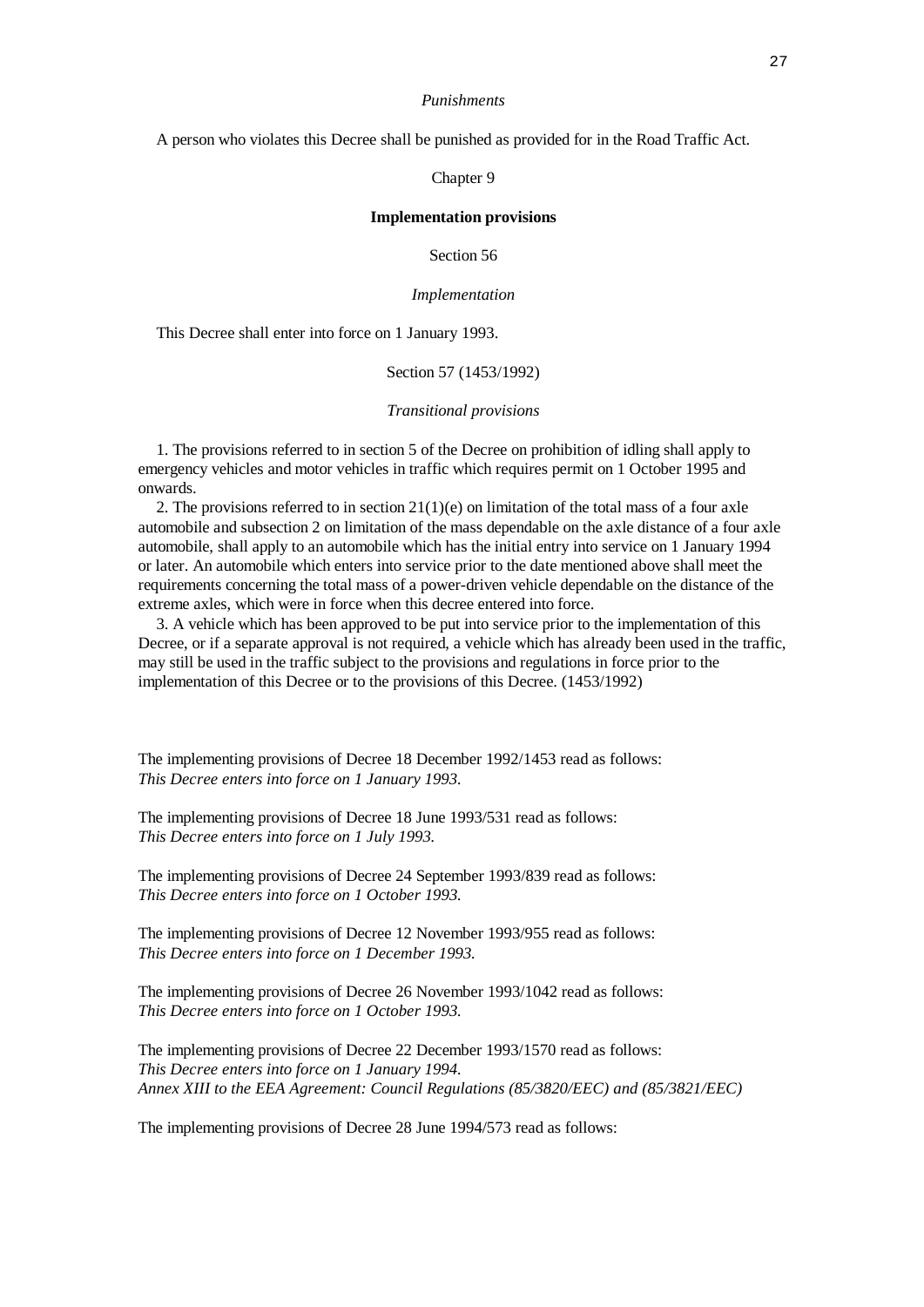*This Decree enters into force on 1 July 1994.*

The implementing provisions of Decree 25 August 1994/774 read as follows: *This Decree enters into force on 1 November 1995. Decision of the EEA Joint Committee No 7/94 of 21 March 1994, Annex 11: Council Directive (91/671/EEC)*

The implementing provisions of Decree 31 January 1995/133 read as follows: *This Decree enters into force on 3 February 1995.*

The implementing provisions of Decree 12 May 1995/775 read as follows: *This Decree enters into force on 17 May 1995.*

The implementing provisions of Decree 19 May 1995/809 read as follows: *This Decree enters into force on 1 June 1995.*

The implementing provisions of Decree 8 December 1995/1414 read as follows: *This Decree enters into force on 1 January 1998 and applies to vehicles that are taken into use on or after the date of entry into force of this Decree.*

*Council Directive 95/48/EC; OJ No L 325, 29/11/1988, p. 55*

The implementing provisions of Decree 8 March 1996/144 read as follows: *This Decree enters into force on 1 April 1996.*

*Council Directive 92/61/EEC; OJ No L 225, 10/08/1992, 93/93/EEC; OJ No L 311, 14/12/1993*

The implementing provisions of Decree 26 April 1996/303 read as follows: *This Decree enters into force on 6 May 1996.*

The implementing provisions of Decree 24 May 1996/356 read as follows: *This Decree enters into force on 1 June 1996.*

The implementing provisions of Decree 11 October 1996/714 read as follows: *This Decree enters into force on 1 November 1996.*

The implementing provisions of Decree 11 July 1997/670 read as follows: *This Decree enters into force on 1 August 1997. The provision on the width of passenger car in the section 25(2) shall enter into force on 1 January 1998 and the provision in the said subsection on the width of a vehicle, other than a conditioned vehicle, used in a combination more than 22.00 m long shall enter into force on 1 January 2007.*

The implementing provisions of Decree 27 March 1998/235 read as follows: *This Decree enters into force on 1 May 1998.*

The implementing provisions of Decree 24 April 1998/291 read as follows: *This Decree enters into force on 1 May 1998.*

The implementing provisions of Decree 5 June 1998/391 read as follows: *This Decree enters into force on 5 June 1998.*

The implementing provisions of Decree 13 November 1998/829 read as follows: *This Decree enters into force on 1 December 1999.*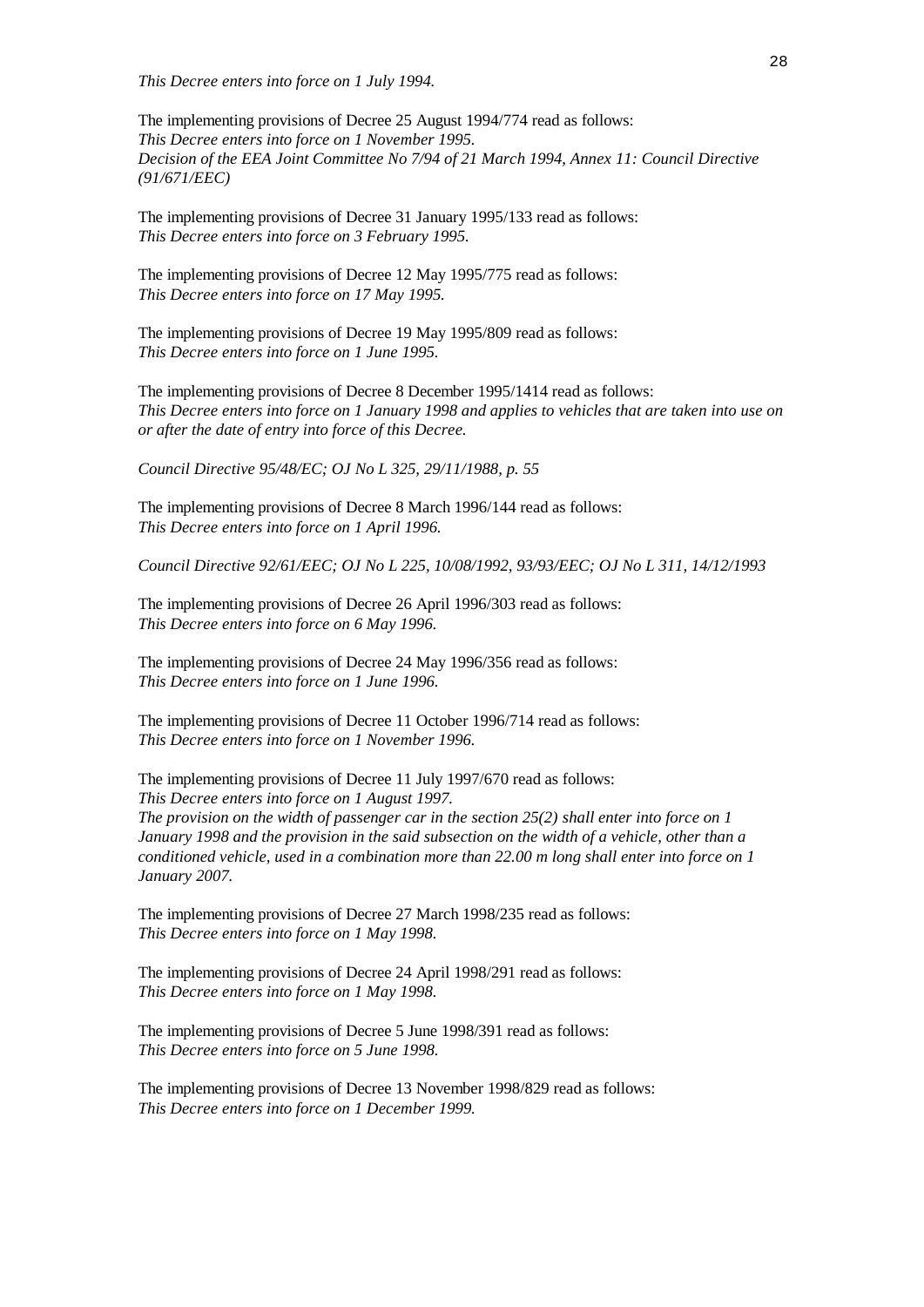The implementing provisions of Decree 26 March 1999/425 read as follows: *This Decree enters into force on 1 April 1999.*

The implementing provisions of Decree 30 April 1999/560 read as follows: *This Decree enters into force on 10 May 1999.*

The implementing provisions of Decree 18 June 1999/755 read as follows: *This Decree enters into force on 1 July 1999.*

The implementing provisions of Decree 13 April 2000/359 read as follows: *This Decree enters into force on 19 April 2000. The markings of overwidth as referred to in section 29(2,4) of this Decree shall be required from the beginning of September 2000.*

The implementing provisions of Decree 14 December 2000/1062 read as follows: *This Decree enters into force on 18 December 2000. The Decree shall be applied to derogation applications submitted after the Decree's entry into force.*

The implementing provisions of Decree 14 December 2002/230 read as follows: *This Decree enters into force on 4 April 2002.*

*The provision on the width of a vehicle, excluding thermally insulated vehicles, used in a combination that is more than 22.00 metres long as referred to in section 25(2) shall enter into force on 1 January 2007. However, the provision shall apply to vehicles with a new body work as of 1 October 2004. (327/2004)*

*A bus or a coach in use at the time of the entry into force of this Act, which does not comply with the requirements of this Act, may be used until the end of 2020.*

The implementing provisions of Decree 19 December 2002/1243 read as follows: *This Decree enters into force on 1 January 2003.*

*The higher speed limitation referred to in section 3(1)(c) shall apply to a vehicle that in type inspection or roadworthiness test has been certified to meet the safety requirements mentioned in the said subsection.*

*The provision in section 5 shall apply to a tractor, power-driven work machine and off-road vehicle as of 1 June 2003. Until that date provisions in force at the time of the entry into force of this Act shall apply.*

The implementing provisions of Decree 12 June 2003/544 read as follows: *This Decree enters into force on 1 July 2003.*

The implementing provisions of Decree 25 September 2003/821 read as follows: *This Decree enters into force on 30 September 2003.*

The implementing provisions of Decree 29 April 2004/326 read as follows: *This Decree enters into force on 1 June 2004. Before the entry into force of this Decree actual trailers coupled to the rear of a semi-trailer may be used in such couplings until 31 December 2006.*

The implementing provisions of Decree 29 April 2004/327 read as follows: *This Decree enters into force on 1 October 2004.*

The implementing provisions of Decree 16 June 2004/533 read as follows: *This Decree enters into force on 1 July 2004.*

The implementing provisions of Decree 16 June 2005/416 read as follows: